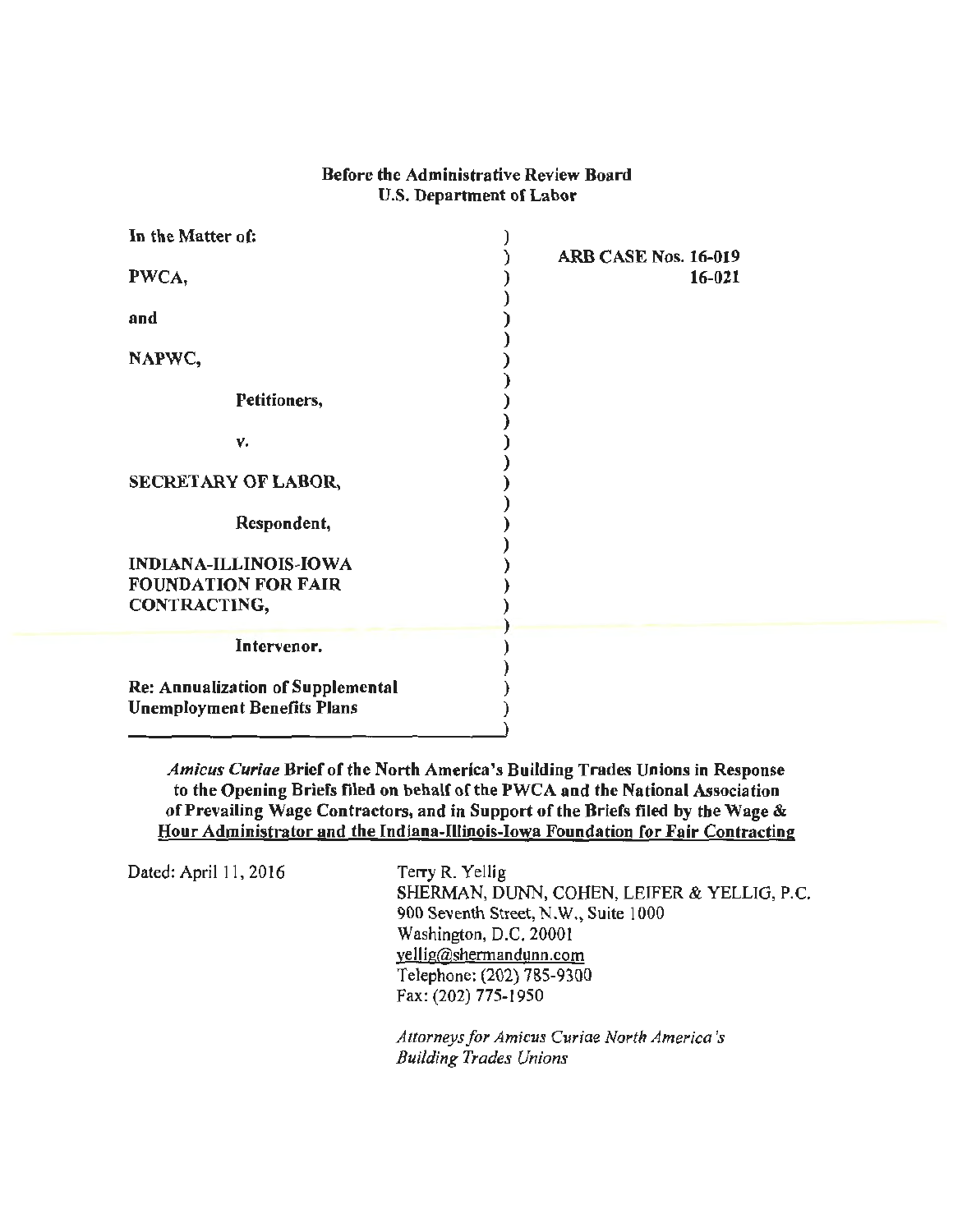| <b>INTRODUCTION</b> |                                                                                                                                                                                                                                       |
|---------------------|---------------------------------------------------------------------------------------------------------------------------------------------------------------------------------------------------------------------------------------|
| I.                  |                                                                                                                                                                                                                                       |
| II.                 |                                                                                                                                                                                                                                       |
|                     |                                                                                                                                                                                                                                       |
|                     |                                                                                                                                                                                                                                       |
|                     | C. The Administrator's Determinations that Employers<br>Participating in the PWCA and the NAPWC SUB Plans Must<br>Annualize Their Contributions for Hours Worked on Projects<br>Covered by the DBA and DBRA Instead of Receiving Full |
| III.                |                                                                                                                                                                                                                                       |
| ARGUMENT            |                                                                                                                                                                                                                                       |
|                     | THE ANNUALIZATION PRINCIPLE SHOULD BE APPLIED TO ALL<br>BONA FIDE FRINGE BENEFITS, FOR DAVIS-BACON PURPOSES,                                                                                                                          |
|                     | A. The Purpose and Intent of the "Fringe Benefit Component" in the<br>DBA is to Recognize Fringe Benefits in the Construction<br>Industry without Considering and Giving Credit to Sham or                                            |
|                     | B. Wage & Hour's Practice of Granting Exceptions to its<br>Annualization Principle" Applies to Fringe Benefits that are                                                                                                               |
|                     | C. The D.C. Circuit's Holding in Tom Mistick & Sons does not<br>Support the Conclusion that Employer Contributions to the<br>PWCA and NAPWC SUB Plans should be exempted from                                                         |
|                     |                                                                                                                                                                                                                                       |

## **TABLE OF CONTENTS**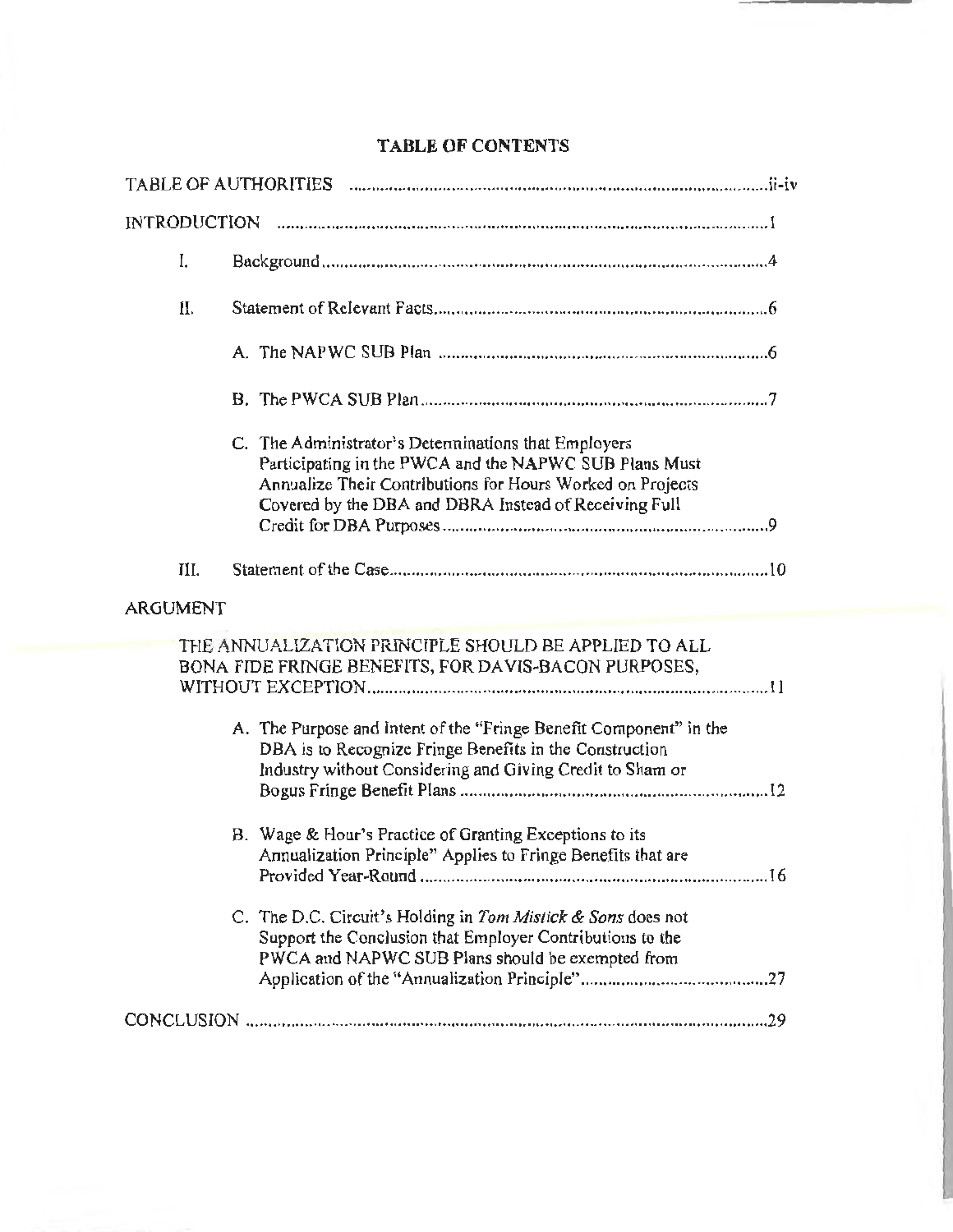# TABLE OF AUTHORITIES

| <b>FEDERAL CASES</b>                                                                                      |
|-----------------------------------------------------------------------------------------------------------|
| Arakelian v. National Western Life Insurance Co.,                                                         |
| Arakelian v. National Western Life Insurance Co.,                                                         |
| Independent Roofing Contractors v. Chao,                                                                  |
| Miree Constr. Co. v. Dole,                                                                                |
| Miree Constr. Corp. v. Dole,                                                                              |
| Perez v. Mortgage Bankers Ass'n,                                                                          |
| Shalala v. Guernsey Memorial Hospital,                                                                    |
| Tom Mistick & Sons, Inc.,                                                                                 |
| United States v. Binghamton Constr. Co.,                                                                  |
| <b>DEPARTMENT OF LABOR ADMINISTRATIVE OPINIONS</b>                                                        |
| Builders, Contractors and Employees Retirement Trust and Pension Plan, WAB Case                           |
| Cody-Ziegler, Inc. v. Adm'r,<br>ARB Case Nos. 01-014, 01-015, 9 Wage Hour Cas. 2d (BNA) 557 (ARB Dec. 19, |
| Dyad Construction, Inc.,                                                                                  |
| Miree Constr. Corp.,<br>WAB Case No. 87-13, 1989 DOL Wage App. Bd. LEXIS 21 (WAB Feb. 17, 1989)22         |
| Tom Mistick & Sons, Inc., WAB Case Nos. 88-25 & 88-26, 1991 DOL Wage App. Bd.                             |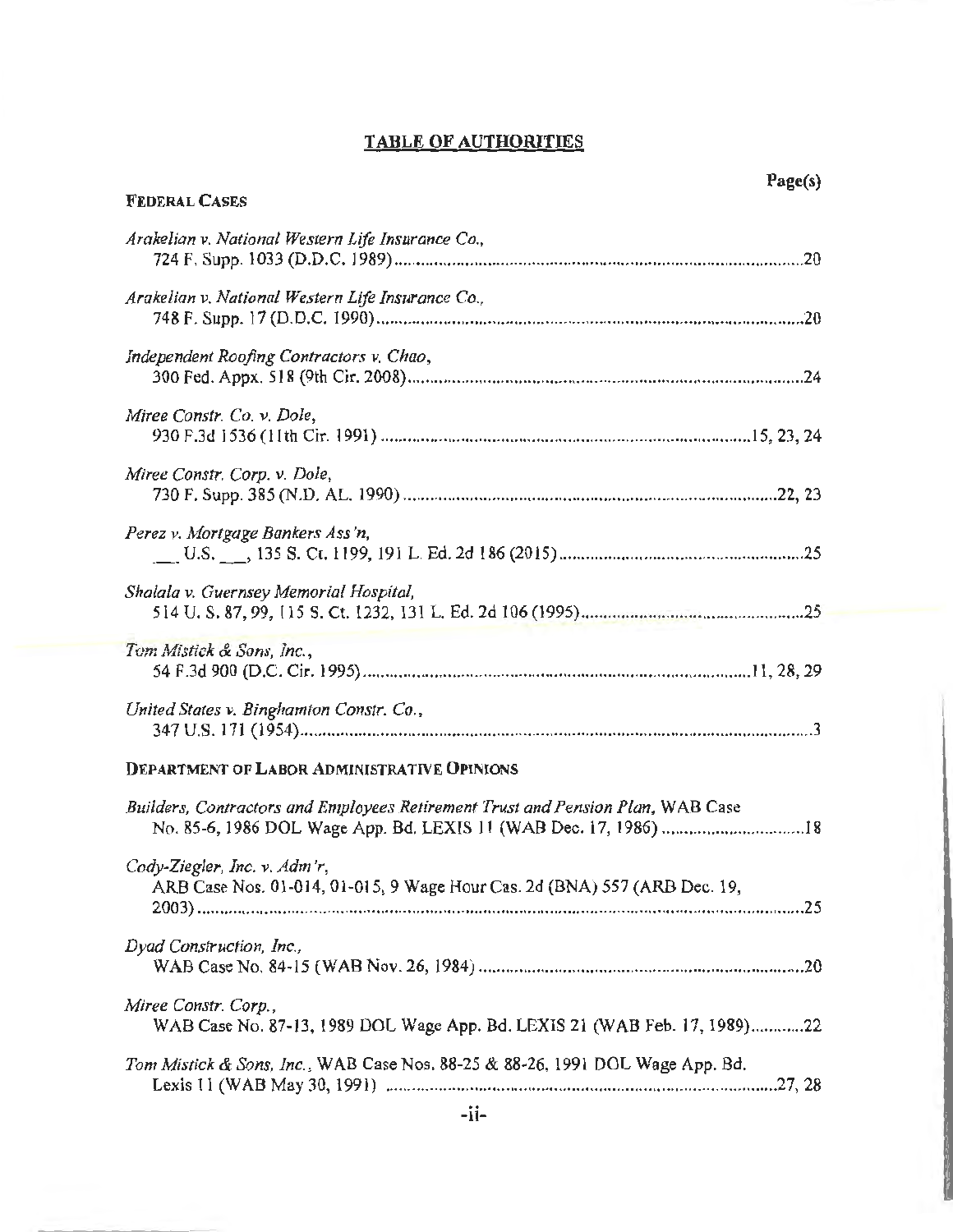| Royal Roofing Co., Inc.,<br>ARB Case No. 03-127, 2004 DOL Ad. Rev. Bd. LEXIS 320 (ARB Nov. 30, 2004)24                                                                     |
|----------------------------------------------------------------------------------------------------------------------------------------------------------------------------|
| Wage and Hour Opinion Letter 459, 1978 DOLWH LEXIS 18 at *3-5 (May 17, 1978)17                                                                                             |
| <b>FEDERAL STATUTES</b>                                                                                                                                                    |
|                                                                                                                                                                            |
|                                                                                                                                                                            |
|                                                                                                                                                                            |
|                                                                                                                                                                            |
|                                                                                                                                                                            |
|                                                                                                                                                                            |
|                                                                                                                                                                            |
|                                                                                                                                                                            |
| LEGISLATIVE MATERIALS                                                                                                                                                      |
| H.R. Rep. No. 308,<br>Amendments to the Davis-Bacon Act, 88th Cong., 1st Sess. (1963)13, 14, 15                                                                            |
| S. Rep. No. 963,<br>88th Cong., 2d Sess. (1964), reprinted in 1964 U.S. Code Cong. & Admin. News                                                                           |
| Hearings before the General Subcommittee on Labor of the Committee on Education and<br>Labor, House Of Representatives, A Bill to Amend the Prevailing Wage Section of the |
|                                                                                                                                                                            |
| <b>OTHER ADMINISTRATIVE MATERIALS</b>                                                                                                                                      |
|                                                                                                                                                                            |
|                                                                                                                                                                            |
| Wage & Hour Field Operations Handbook,                                                                                                                                     |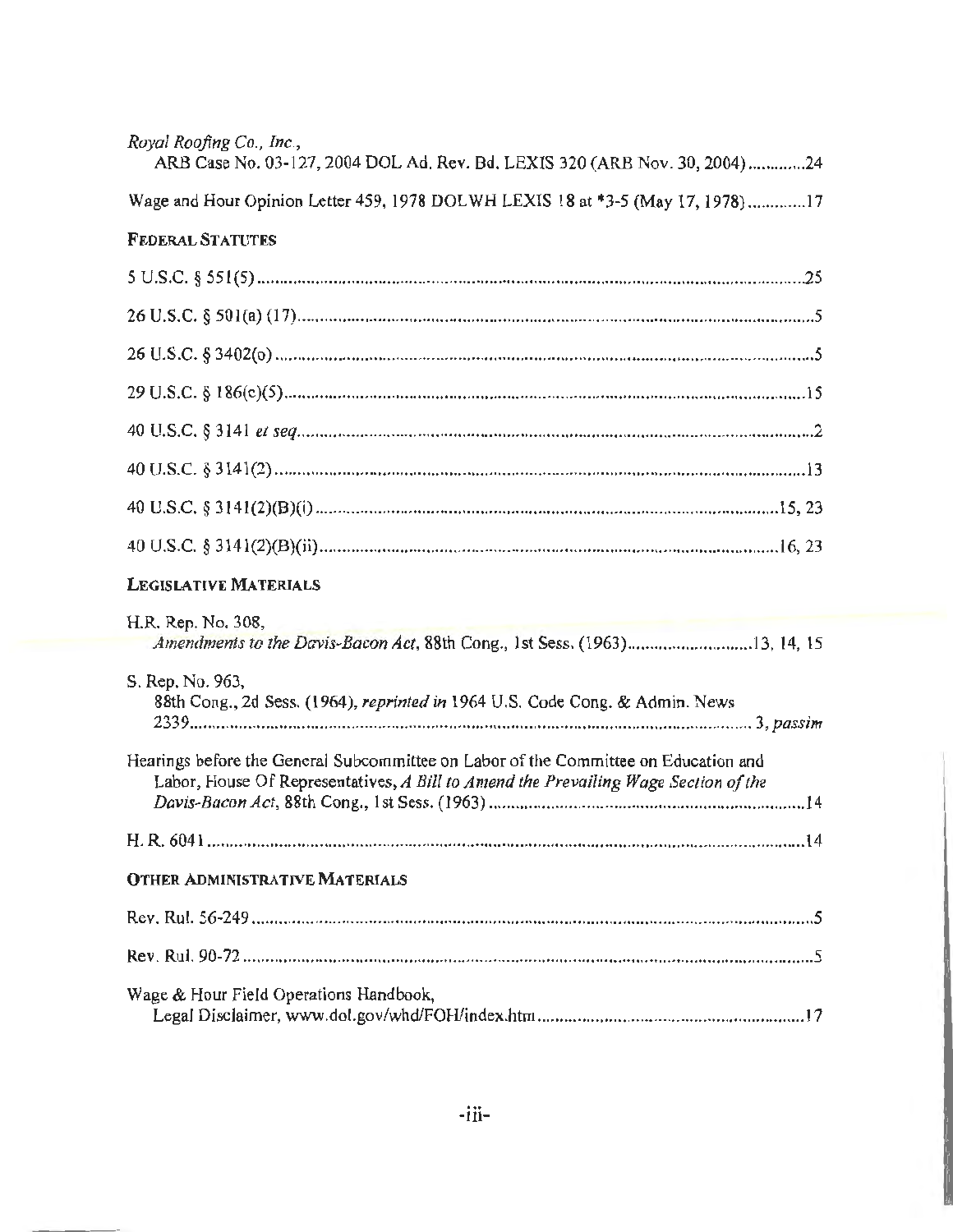| Wage & Hour Field Operations Handbook,<br>Chapter 15, §§ 15f11(b) & (c) and 15f12(b) & (c), |  |
|---------------------------------------------------------------------------------------------|--|
| U.S. Dep't of Labor Prevailing Wage Resource Book,                                          |  |
| U.S. Dep't of Labor Prevailing Wage Resource Book,<br>DBA/DBRA Compliance Principles (May   |  |
| <b>LAW REVIEW ARTICLES</b>                                                                  |  |
|                                                                                             |  |
| Pierce, Distinguishing Legislative Rules from Interpretative Rules, 52 ADMIN, L. REV.       |  |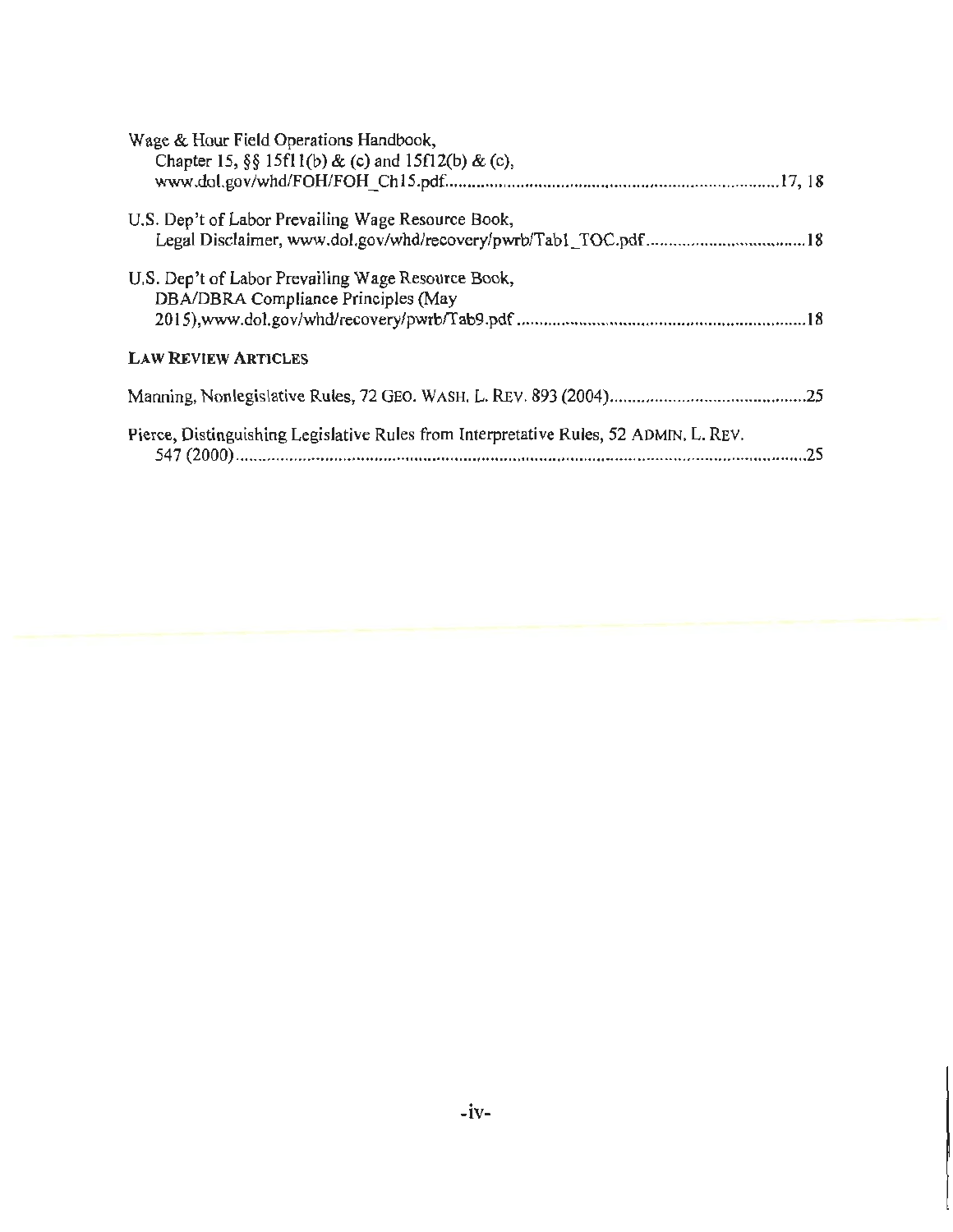## Before the Administrative Review Board U.S. Department of Labor

| In the Matter of:                                                              |                                       |
|--------------------------------------------------------------------------------|---------------------------------------|
| PWCA,                                                                          | <b>ARB CASE Nos. 16-019</b><br>16-021 |
| and                                                                            |                                       |
| NAPWC,                                                                         |                                       |
| Petitioners,                                                                   |                                       |
| v.                                                                             |                                       |
| SECRETARY OF LABOR,                                                            |                                       |
| Respondent,                                                                    |                                       |
| <b>INDIANA-ILLINOIS-IOWA</b>                                                   |                                       |
| <b>FOUNDATION FOR FAIR</b>                                                     |                                       |
| CONTRACTING,                                                                   |                                       |
|                                                                                |                                       |
| Intervenor.                                                                    |                                       |
| <b>Re: Annualization of Supplemental</b><br><b>Unemployment Benefits Plans</b> |                                       |

*Amicus Curiae* Brief of the North America's Building Trades Unions in Response to the Opening Briefs filed on behalf of the PWCA and the National Association of Prevailing Wage Contractors, and in Support of the Briefs filed by the Wage & Hour Administrator and the Indiana-Illinois-Iowa Foundation for Fair Contracting

#### **INTRODUCTION**

PWCA (formerly the Prevailing Wage Contractors Association, Inc.), sponsors of the Prevailing Wage Contractors Association Inc. Members Welfare Benefit Plan, ("PWCA Welfare Benefit Plan''), which offers a Supplemental Unemployment Benefit program to participating employers ("PWCA SUB Plan"), and the National Association of Prevailing Wage Contractors,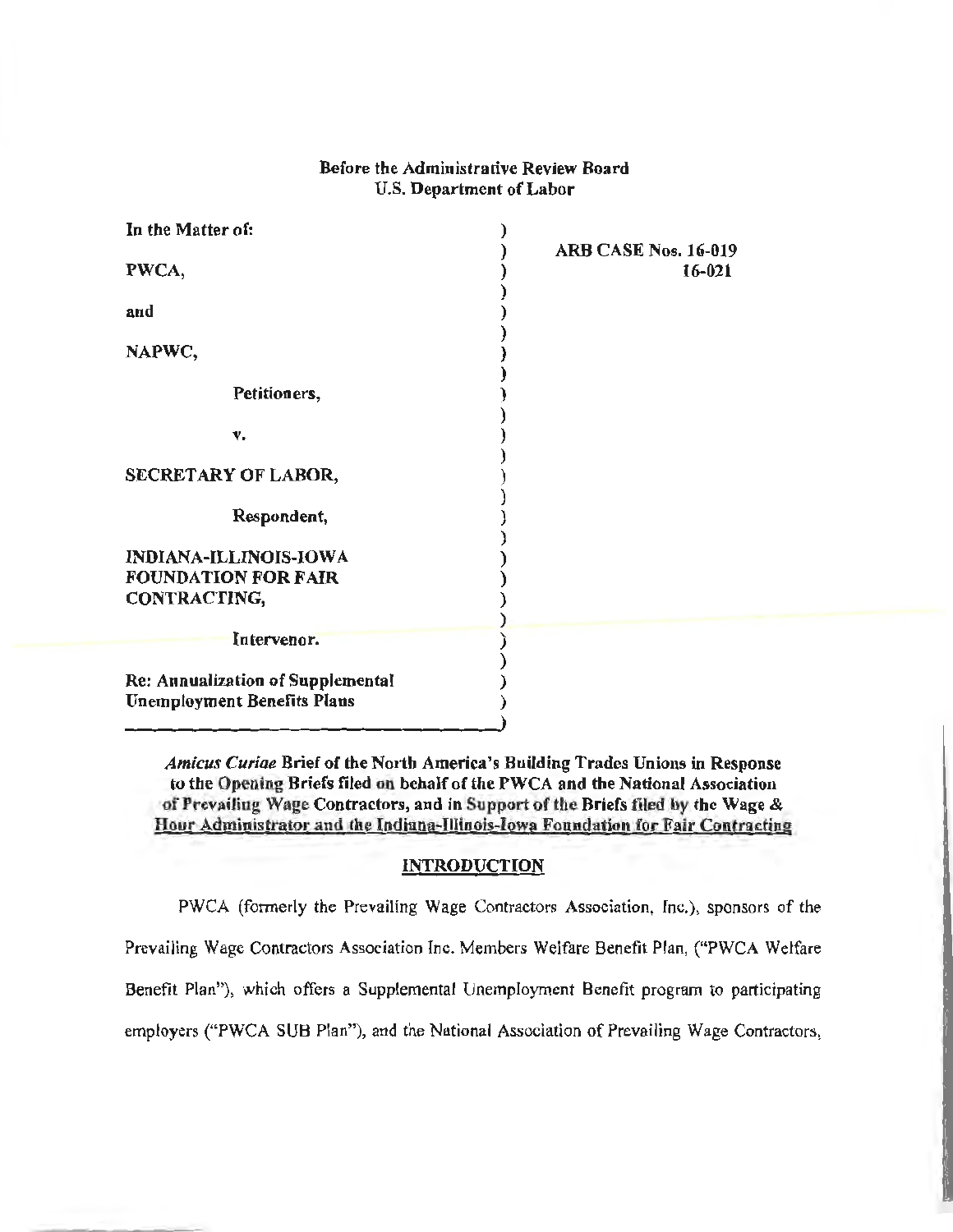Inc. (''NAPWC"), which sponsors the National Association of Prevailing Wage Contractors Supplemental Unemployment Benefit Trust Plan ("NAPWC SUB Plan"), have asked the Administrative Review Board ("the "Board") in separate petitions for review of determinations by the Administrator of the Wage and Hour Division (the "Administrator") both dated October 22, 2015.

These determinations rescinded exceptions previously granted to PWCA SUB Plan in a letter dated September 16, 2002, ARB Case Nos. 16-019 and 16-21 Administrative Record ("A.R."), TABB, Exhibit 3, and to the NAPWC SUB Plan in a letter dated August 9, 2007, A.R. TAB F, Exhibit B, from the otherwise generally applicable rule that contractors covered by the Davis-Bacon Act ("DBA"), 40 U.S.C. § 3141 *et seq.,* or one of the more than 70 other federal statutes that incorporate the DBA prevailing wage requirement, which are also known colloquially as "Davis-Bacon related acts" or simply "DBRA," are only entitled to receive credit toward their prevailing wage and fringe benefit obligations for their effective annual rate of contribution, which is determined by dividing the total contributions made in each classification for which apprentices were being trained during the year by the total number of hours worked in the same classification on both government and non~government work. This generally applicable rule is commonly referred to as the "annualization principle."

The Administrator's October 22, 2015, determinations concluded that employers participating in both the PWCA SUB Plan and NAPWC SUB Plan, respectively, must instead "annualize" their contributions to the plans, because they provide benefits that are continuous in nature, *i.e.,* year-round, without regard to whether the recipient is employed on a privately financed construction project or one covered by the OBA or a DBRA.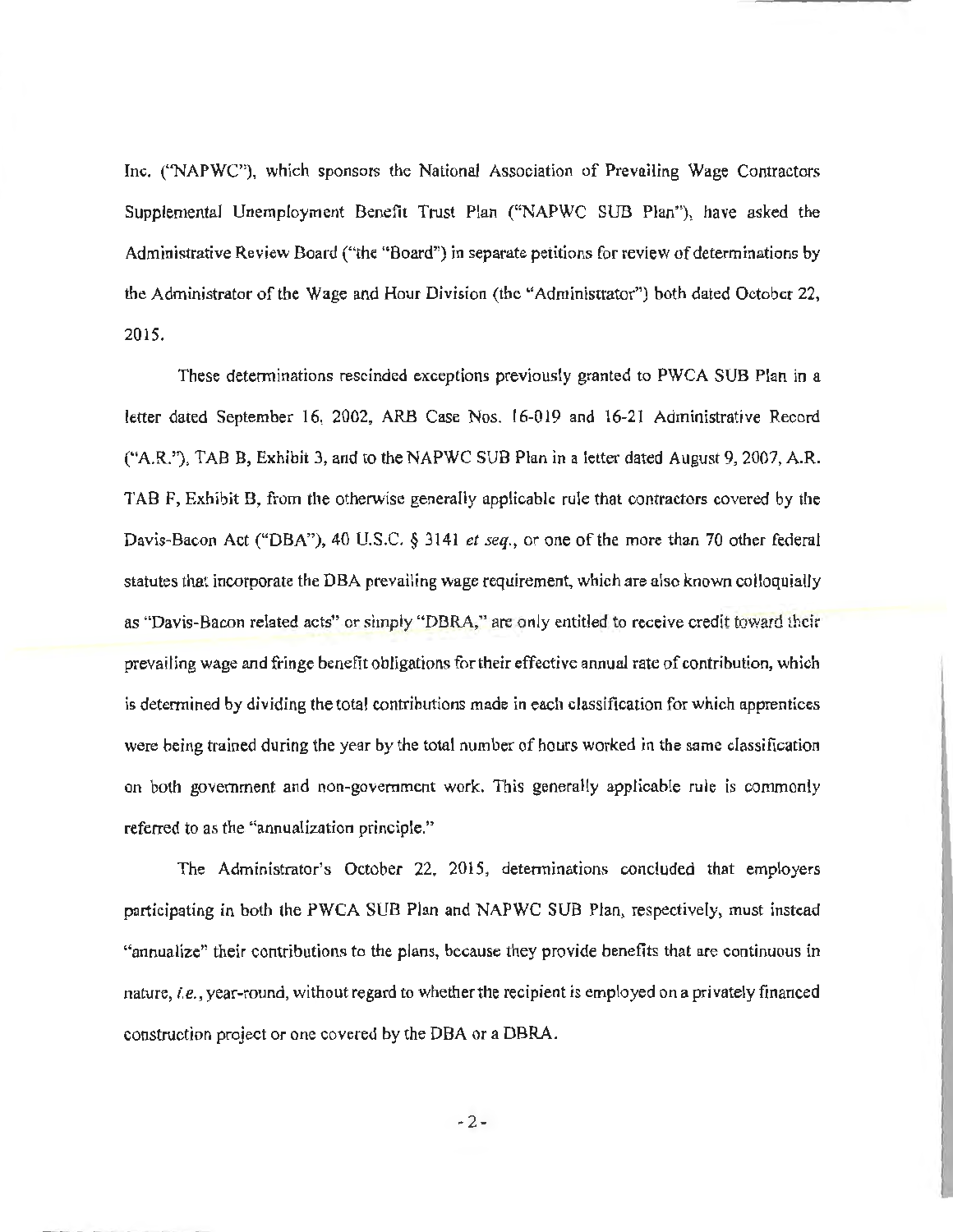North America's Building Trades Unions (''NABTU"), aka Building and Construction Trades Department, AFL-CIO, is a labor organization composed of fourteen (14) national and international labor organizations and 386 State, local and provincial building and construction trades councils representing more than 2.5 million men and women throughout North America. Most of the workers NABTU and its affiliates represent in the United States are construction craft workers employed in or seeking employment in the building and construction industry. In addition, many of these workers are currently employed or seeking employment on construction projects covered by the OBA or a DBRA, some of whom participate in supplemental unemployment benefit plans funded by contributions paid by contractors and subcontractors for all hours of work without regard to whether they are employed on DBA·covered projects or privately·financed projects. *See e.g.* A.R. TAB G, Exhibit H.

As a representative and advocate for these workers, NABTU subscribes to the following tenets. First, the DBA "was not enacted to benefit contractors, but rather to protect their employees from substandard earnings .... " *United States v. Binghamton Constr. Co.,* 347 U.S. 171, 177 (1954). Second, fringe benefits provided for in the OBA "constitute an integral part" of an employee's wage. S. Rep. No. 963, 88th Cong., 2d Sess. (''S. Rep. 963") (1964), *reprinted in* <sup>1964</sup> U.S. Code Cong. & Admin. News 2339, 2340. Third, if an employer can selectively make contributions to a fringe benefit plan based on its employees' hours of work on OBA-covered projects rather than for all hours worked then those employees do not receive the full amount of the "prevailing wage" to which they are entitled under the Act.

Consistent with these tenants, NABTU has repeatedly engaged in efforts to preserve and extend application and interpretation of the so-called "annualization principle" before the

- 3 -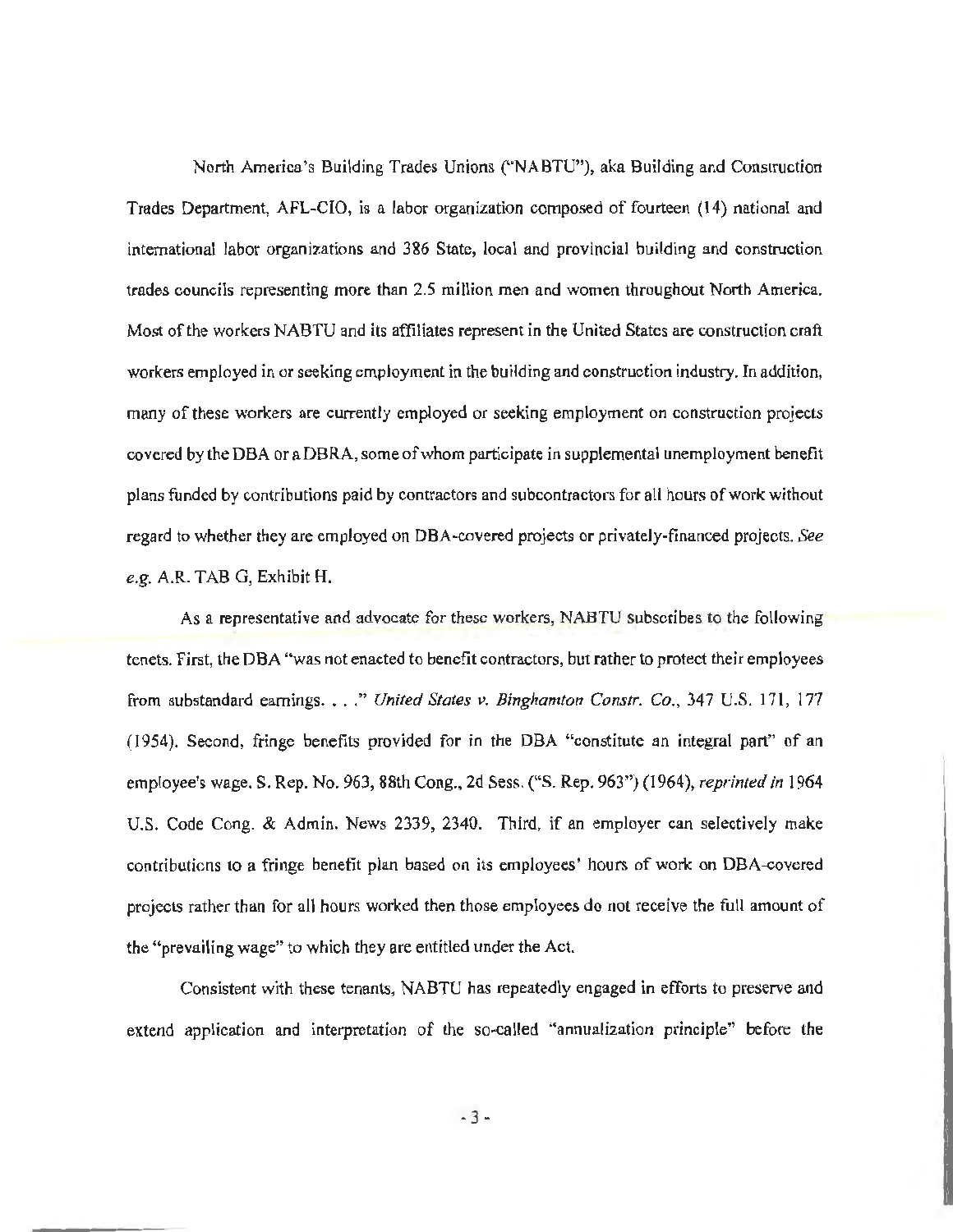Administrator, this Board and its predecessor – the Wage Appeals Board, and numerous federal district courts and courts of appeals since it was originally articulated by the Wage and Hour Division ("Wage & Hour") in 1978. For these reasons, NABTU has a longstanding and substantial interest in the issues raised in the above-captioned cases that it wishes to make available to the Board as an *amicus curiae.* 

#### **L BACKGROUND**

The parties in these consolidated cases have presented competing arguments challenging and defending the Administrator's October 22, 105, detenninations. The fundamental dispute focuses on the Administrator's interpretation and application of the so-called "annualization principle" often used *to* determine whether, and if so, how much credit toward their OBA prevailing wage obligation contractors should receive for their contributions to fringe benefit plans or funds that are restricted to hours worked on projects covered by the OBA and the DBRA. In these cases the dispute concerns selective contributions to tow supplemental unemployment benefit plans ("SUB plans"),

SUB plans originated in response to organized labor's claims during the 1950s that state unemployment benefits were insufficient to aid employees during periods of layoffs resulting from technological, cyclical, and seasonal demands. Organized labor considered it critical that supplemental unemployment benefits be excluded from the definition of "wages" because the states generally disallowed unemployment compensation while employees received remuneration for employment *(i.e.,* "wages"). Thus, without an exception, supplemental unemployment benefits were considered "wages" and, therefore, receipt of such "wages" would disqualify individuals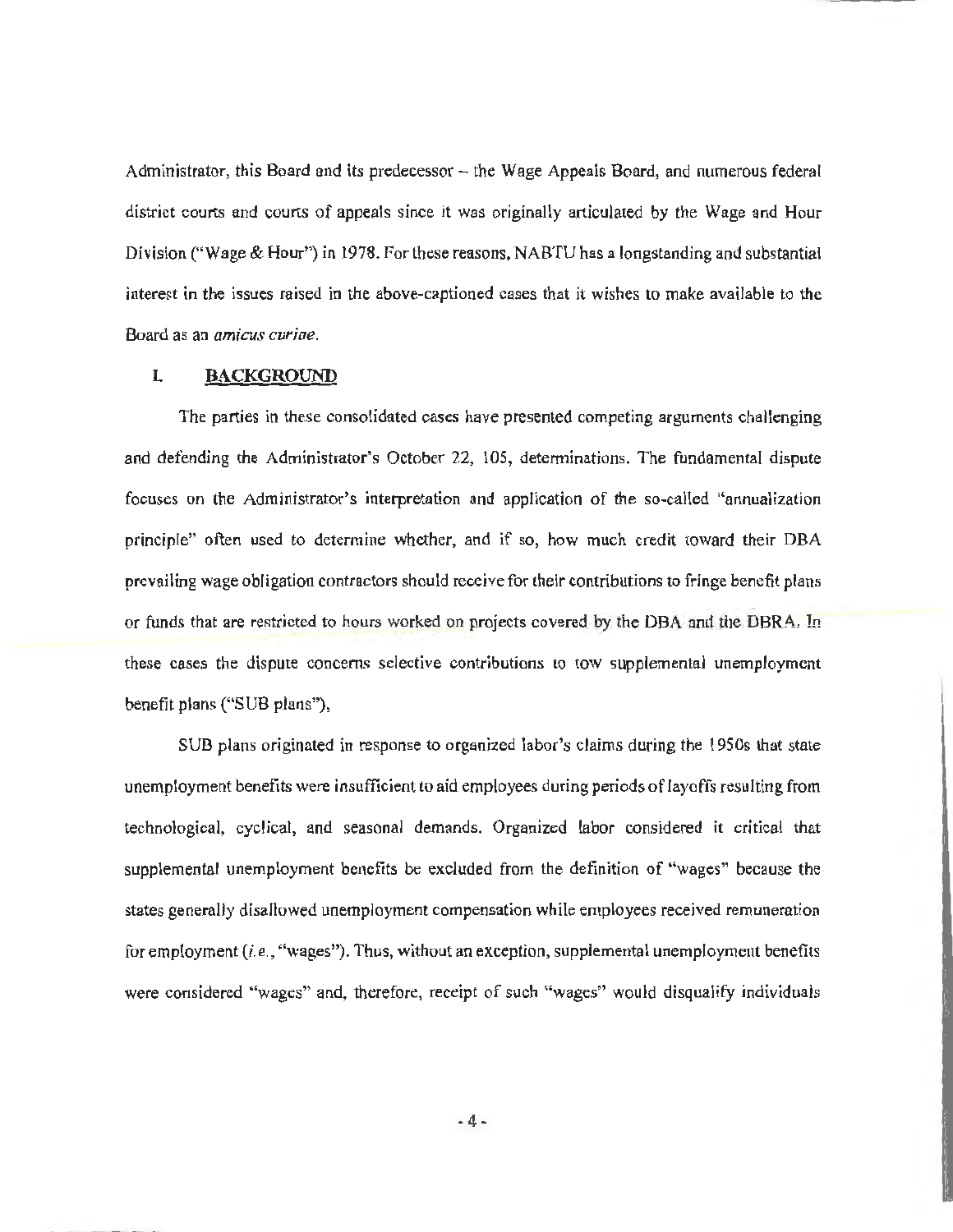from receiving state unemployment insurance benefit payments, which the supplemental unemployment benefits were intended to compliment.

To correct this anomaly, the IRS created an administrative exception to the definition of "wages" for supplemental unemployment benefits.<sup> *In addition to alleviating conflicts with</sup>* qualification for state benefits, excluding supplemental unemployment benefits from the definition of "wages" made SUB payments exempt from FICA and FUTA taxes. After the IRS made this determination, the popularity of SUB plans increased dramatically. In 1958, section 501(a) (17), 26 U.S.C. § 501(a) (17), was added to the Internal Revenue Code, allowing the creation of taxexempt trusts for the purpose of providing supplemental unemployment benefits. The IRS issued additional guidance on the use of SUB plans as their popularity grew. Each ruling recognized the exception for SUB plans from the definition of "wages" for FICA and FUTA purposes.

In 1969, the Government again recognized SUB plans by adding section  $3402$ (o) to the Internal Revenue Code, 26 U.S.C. § 3402(0), which clarified that employers must withhold federal income tax on SUB plan payments. In 1989, the IRS announced an extensive study of the tax treatment of SUB plans. The result of this study was issuance of Rev. Rul. 90-72, in which the IRS continued to recognize an administrative exclusion from FICA and FUTA taxes for SUB plans. As a result, although payment of supplemental unemployment benefits is treated as taxable income to participating employees, employers do not withhold or remit FICA or pay FUTA tax on SUB payments; however, they must withhold federal income tax on payments from the SUB plan. In addition, employers may deduct the contributions they make to qualified SUB plans on behalf of

 $\frac{1}{2}$  Rev. Rul. 56-249.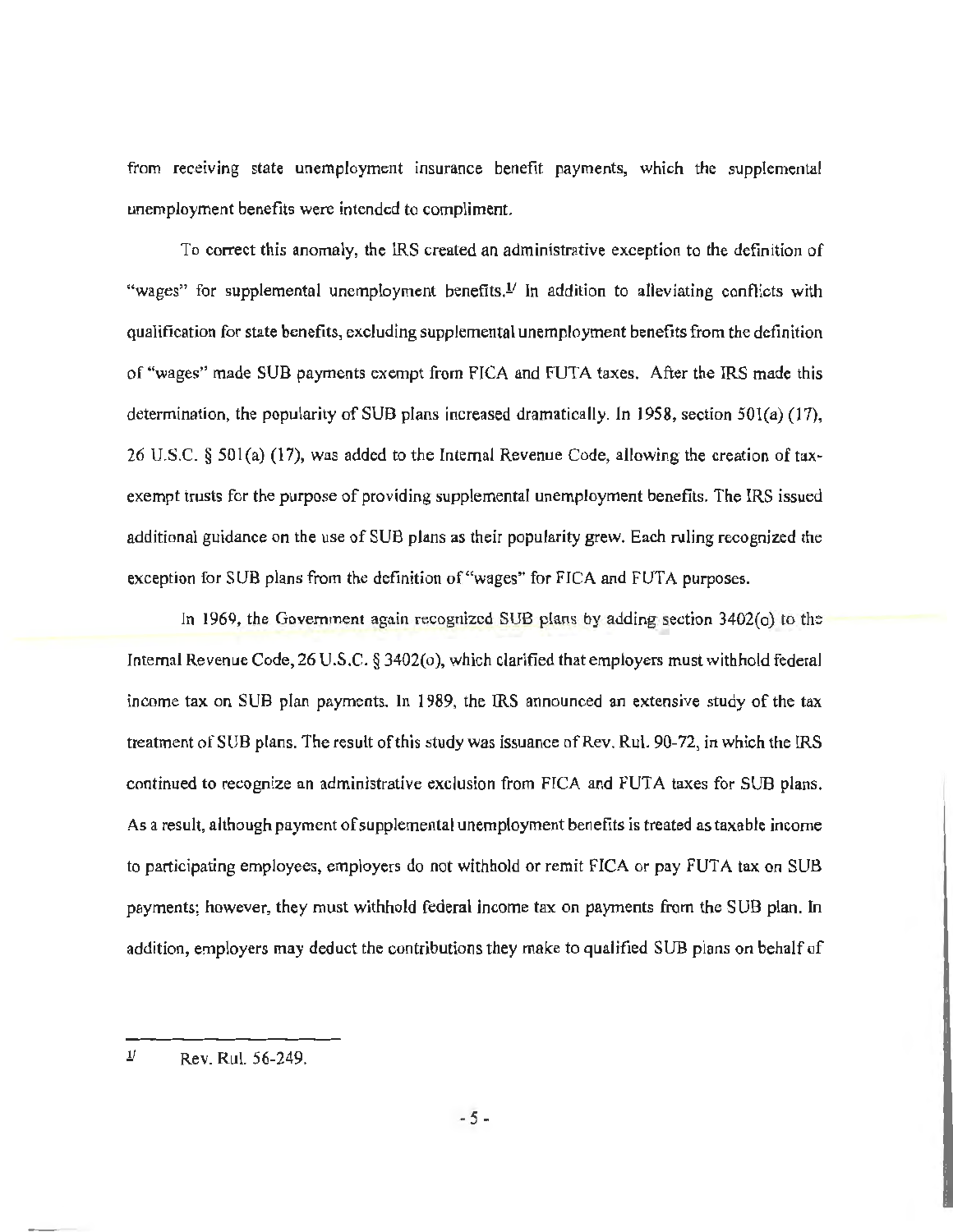participating employees if such the pay would otherwise be deductible under section 162 of the Internal Revenue Code, 26 U.S.C. § 162, as an ordinary and necessary business expense.

## U. STATEMENT OF RELEVANT FACTS

#### A. The NAPWC SUB Plan

The NAPWC SUB Plan is a welfare benefit plan that provides supplemental unemployment benefits through a multiple employer trust fund established under section 501(c)(17) of the Internal Revenue Code, 26 U.S.C. § 501(c)(17). (A.R. TAB F, Ex. C at 2.)

Individual employers participating in the NAPWC SUB Plan make monthly contributions to the account of each eligible employee for his or her hours of work performed on projects covered by federal and state prevailing wage requirements during the preceding month. *Id.* at *3.Y* These contributions are fully vested when made; however, the employee has no right to or interest in his or her account balance until he or she meets the eligibility requirements for benefit payments under the NAPWC SUB Plan. *Id.* at 4.

The NAPWC SUB Plan expressly limits employer contributions to not more than the aggregate fringe benefit component set forth in the prevailing wage determination applicable to a participating employer's government contract or subcontract. *Id.* at 3. However, if no fringe benefit component is included in the applicable prevailing wage determination, a participating employer's

 $\frac{2}{\sqrt{2}}$  Notwithstanding this restriction on the hours of work for which an employer participating in the NAPWC SUB Plan can make contributions, the eligibility rules state that such employer can not only make contributions on behalf of its employees while performing work on prevailing wage projects but may also elect to make contributions on behalf of its employees for hours of work performed on private construction projects. *Id.* at 4 & 7-8. In addition, participating employers can make contributions to the NAPWC SUB Plan on behalf of their administrative, office and/or managerial employees. *Id.*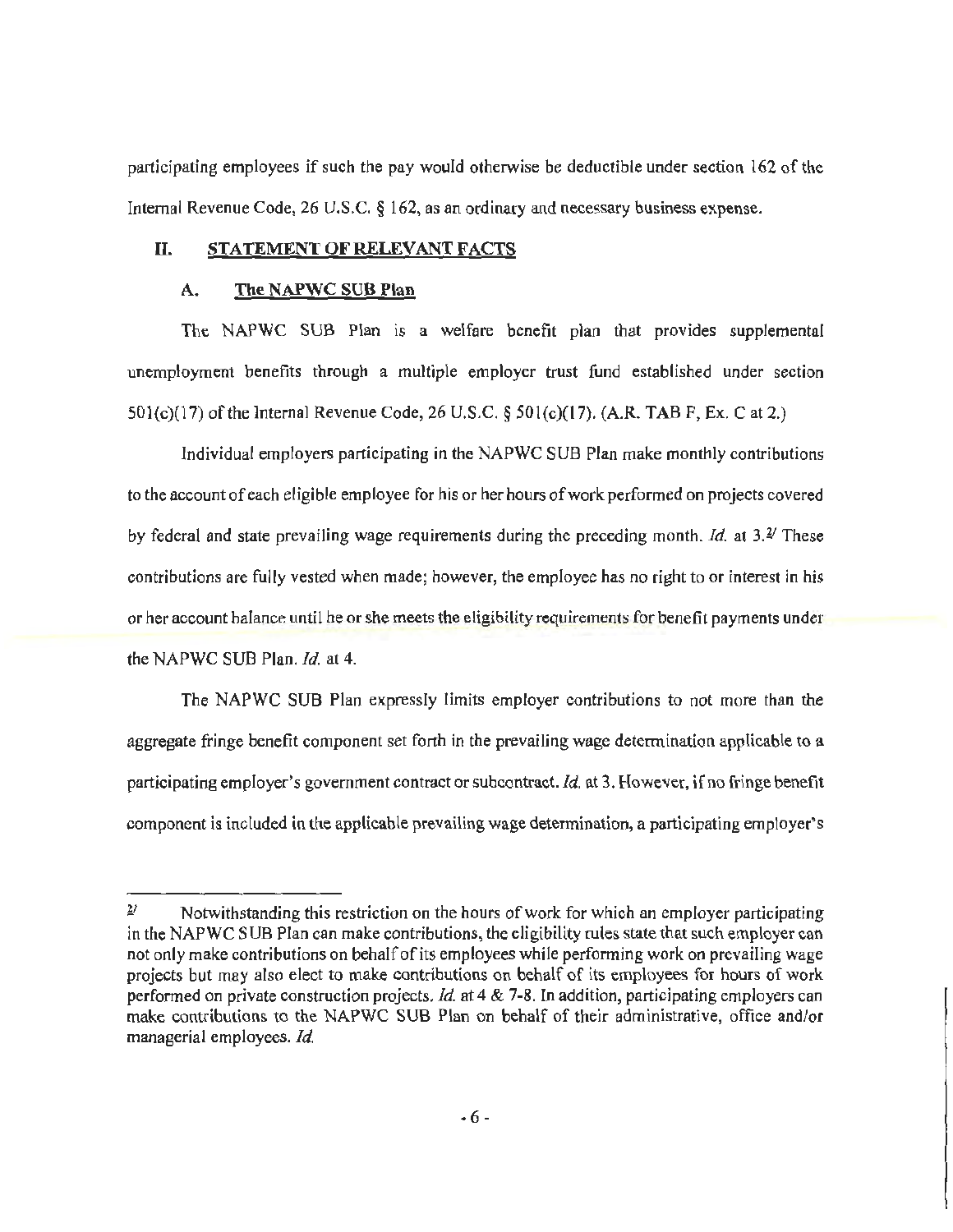contributions to the NAPWC SUB Plan are limited to amounts in excess of the participating employee's "normal, non·prevailing wage rate of pay." *Id.* 

The maximum amount participating employers can contribute on behalf of an employee participating in the NAPWC SUB Plan cannot exceed 50 percent of the employee's gross annual earnings during the previous year. *Id.* at 9. No further contributions can be made on behalf of a participating employee if this amount is reached until the SUB Plan pays out supplemental unemployment benefits thereby reducing the participating employee's account balance below the 50 percent cap. *Id.* Participating employees are ineligible for further supplemental unemployment benefits under the NAPWC SUB Plan once the amount contributed by participating employers is exhausted. *Id.* 

Employees participating in the NAPWC SUB Plan are entitled to supplemental unemployment benefits, which are calculated by determining the difference between 173 hours and the employee's straight-time hours worked multiplied by his or her highest base rate of pay, if they are eligible for state unemployment benefits. *Id.* at 4. The NAPWC SUB Plan's eligibility rules state that participating employees are also entitled to receive supplemental unemployment benefits even if ineligible for state unemployment insurance benefits because the employee has (1) not compiled sufficient wage credits under state law; (2) exhausted unemployment insurance benefits under state law; or (3) not met the state's eligibility waiting period for unemployment insurance benefits. *Id.* at 8.

#### B. The PWCA SUB Plan

The PWCA Welfare Benefit Plan offers a supplemental unemployment benefit program to participating employers known as the PWCA SUB Plan, which provides "cash equivalent benefits

• 7 -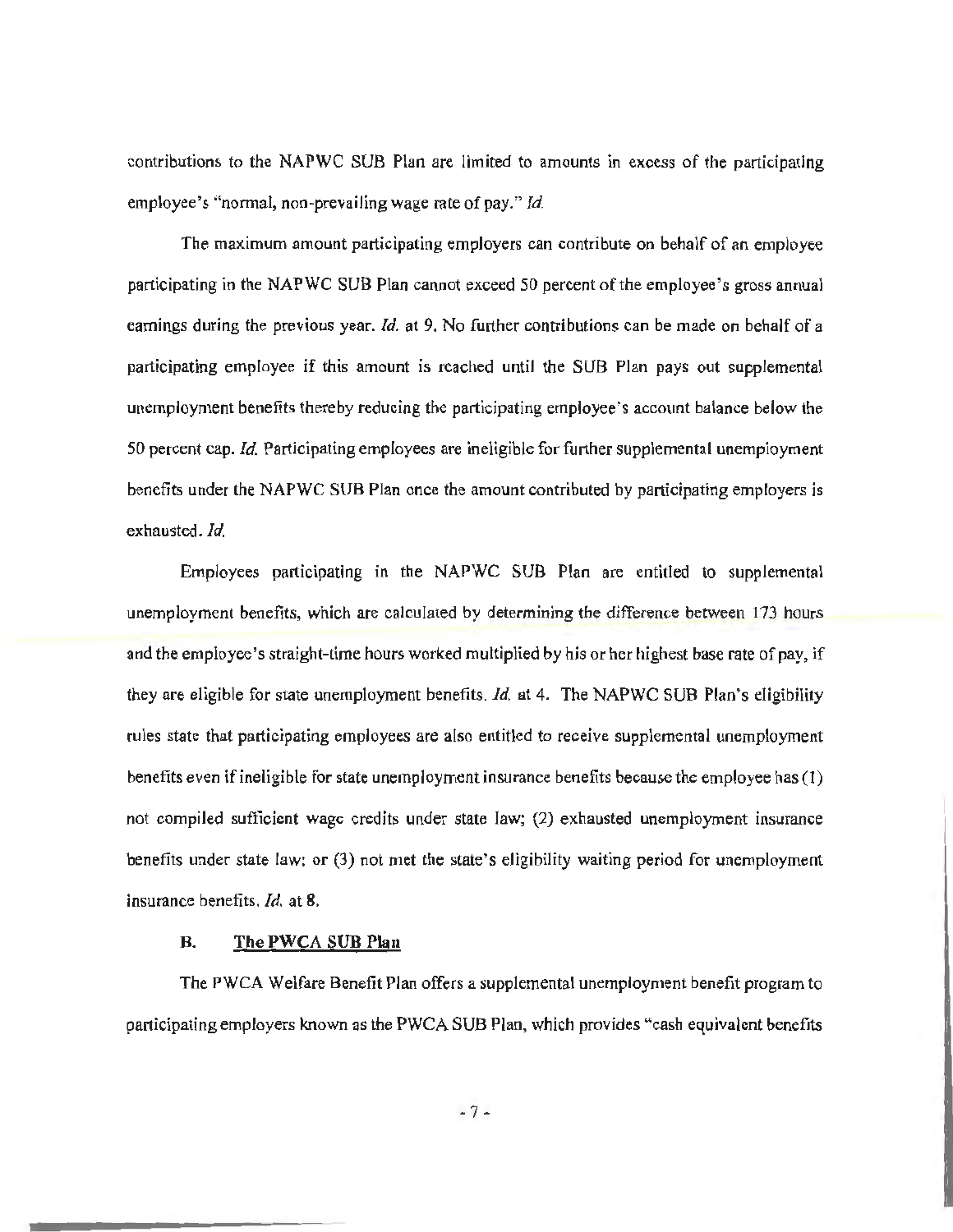during involuntary work intenuptions." Brief of Petitioner PWCA in Support of its Petition for Review ("PWCA Br.") at 1-2. The PWCA describes the PWCA SUB Plan as "a multiple employer supplemental unemployment benefit plan" to be used when an employee is assigned to a project which is subject to the Davis-Bacon Act, Service Contract Act, and/or State Prevailing Wage Law. A.R. TAB D, CD ROM ("I-I-I FFC CD Rom") Attachment D7 Misc. Information; see also PWCA Br. at 3.

The Welfare Benefit Plan is a trust fund administered by Service Contract Administrators, Inc., Columbus, Ohio. A.R. TAB 0, I-l-1 FFC CO Rom Attachment 07 Misc. lnfonnation (Summary Plan Description of PWCA Welfare Benefit Plan). All supplemental unemployment benefits are funded through the trust. *Id.* Like the NAPWC SUB Plan, the PWCA SUB Plan provides for immediate employee participation by eligible employees in the funds contributed on their behalf by their employers to the Plan and placed in each participating employee's account balance, which is held in trust for such employees until they are entitled to access the funds when they become involuntarily unable to work due to cyclical, seasonal or similar conditions. PWCA Br. at 3 (citing A.R. at TAB B [PWCA August 23, 2013 Response to III FFC Complaint]). An employee's account balance is the employer contribution plus earnings and forfeitures less administrative and trustee charges. A.R. TAB D, 1-1-1 FFC CD Rom Attachment 07 Misc. Information (Summary Plan Description of PWCA Welfare Benefit Plan).

The PWCA SUB Plan permits participating employees to receive supplemental unemployment benefit payments over a four week period unless the participating employee's account balance generates a payment that exceeds the participating employee's monthly adjusted straight-time pay in which case the payout period will be extended until the account balance is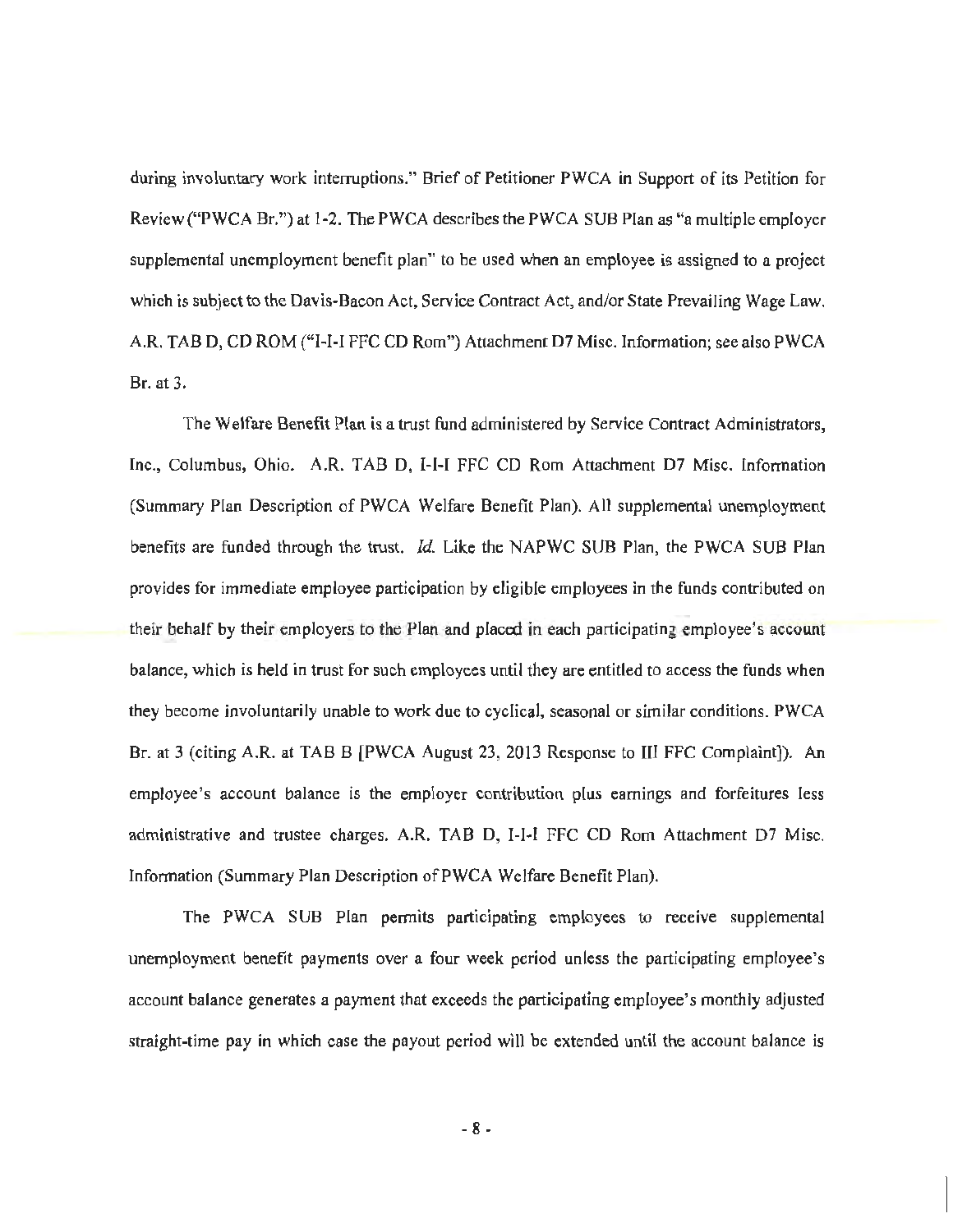zero. *Id.* Participating employees forfeit their supplemental unemployment benefits under the PWCA SUB Plan if he or she terminates employment by a participating employer due to voluntary termination, cause or retirement in which case the participating employee's account balance is reallocated among the remaining participating employees. *Id* 

## C. The Administrator's Determinations that Employers Participating in the PWCA and the NAPWC SUB Plans Must Annualize Their Contributions for Hours Worked on Projects Covered by the DBA and DBRA Instead of Receiving Full Credit for DBA Purposes.

On September 16, 2002, former Wage & Hour Administrator Tammy D. McCutchen sent

a letter to Leonard I. Fischer advising him she had determined:

employers participating in the plan may receive full credit, for Davis-Bacon purposes, for the contributions made to the [PWCA SUB Plan] with respect to Davis-Bacon work. *I believe that this is appropriate in the circumstances present here in light of the amendments made to the plan to ensure that almost every employee will in fact receive the full cash benefit of the contributions made on the employee's behalf.* 

A.R. TABB, Exhibit 3 (emphasis added). Five years later, Administrator McCutchen's successor, Paul DeCamp, sent a nearly identical letter dated August 9, 2007, to David P. Wolds informing him that employers participating in the NAPWC SUB Plan could receive full credit, for OBA purposes, for the contributions they made to that plan. A.R. TAB F, Exhibit B.

The Indiana-Illinois-Iowa Foundation for Fair Contracting ("I-I-I FFC") submitted a letter to Wage & Hour's Chief of the Government Contracts Branch, Timothy Helm, dated July 13, 2013, which requested review of decisions by prior Administrators that exempted employers participating in three different supplemental unemployment benefit plans from the so-called annualization requirement. Two of the three decisions that the I-I-I FFC asked the Administrator to review were Administrator McCutchen's September 16, 2002, detennination concerning the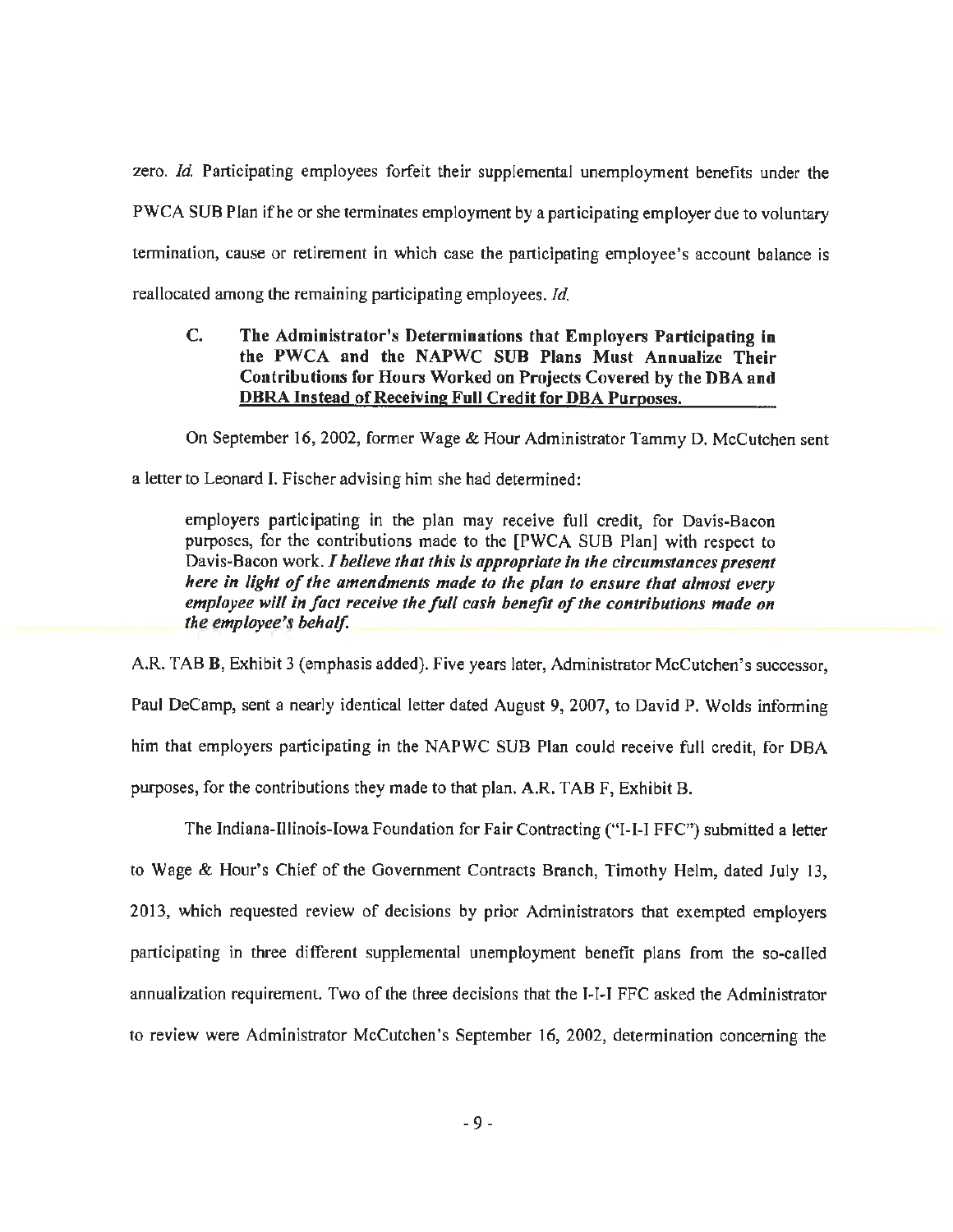PWCA SUB Plan and Administrator DeCamp's August 9, 2007, detennination concerning the NAPWC SUB Plan.

Thereafter, the Administrator issued two separate letters dated October 22, 2015, in response to the I-I-I FFC July 15, 2013, request for review. One letter, which was addressed to attorney Martha L. Hutzelman, who represented the PWCA SUB Plan, and Jimmie Profitt, PWCA Plan Administrator, concluded that employers participating in the PWCA SUB Plan must henceforth annualize their contributions to the Plan "because [supplemental unemployment benefits] are continuous in nature and compensation for [both] private and prevailing wage/OBA work." A.R. TAB A at 5. Similarly, the Administrator's other letter dated October 22, 2015, which was addressed to David P. Wolds, attorney for the NAPWC SUB Plan, concluded that participating employers must also annualize their contributions to the Plan, unless they can present evidence that they have chosen to make contributions on private, as well as on federal and state prevailing wage, construction projects in which case annualization of such contributions would not be required.. A.R. TAB E at 7 & n.3.

#### III. STATEMENT OF THE CASE

On November 10, 2015, the PWCA filed a Petition for Review asking the Board to overrule the Administrator's October 22, 2015, detennination because of the long-standing existence of the annualization exception for the PWCA SUB Plan; the failure of the Administrator to consider the characteristics of the PWCA SUB Plan that are fundamentally similar to those of a defined contribution pension plan; and the serious financial harm and severe hardship that participants in the PWCA SUB Plan will experience if the annualization exception is revoked. Shortly thereafter, on November 20, 2016, NAPWC filed an additional Petition for Review, which contended that the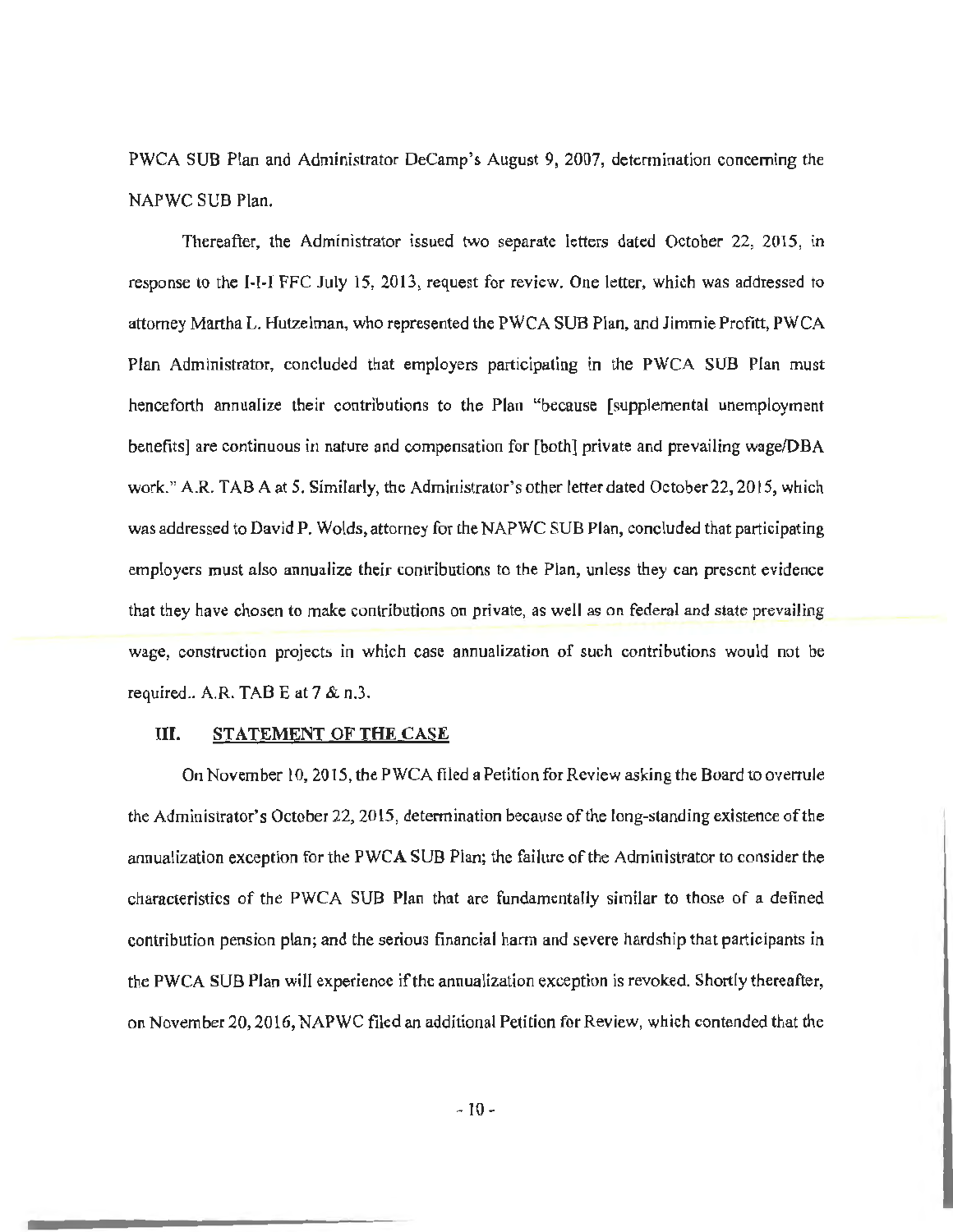Administrator's October 22, 2015 detennination is contrary to the ruling in *Tom Mistick* & *Sons, Inc.,* 54 F.3d 900 (D.C. Cir. 1995) and based instead on what it characterized as "a new, unrecognized benchmark for supplemental unemployment insurance plans called 'continuous nature of benefits.'"

The Board docketed the separate petitions for review filed by PWCA and NAPWC and issued separate notices of appeal and briefing schedules for each case on December 3, 2015. The 1-1-I FFC subsequently filed a motion to intervene in both cases, and the PWCA, NAPWC, and the Administrator filed a joint motion requesting consolidation of the separate cases. The Board granted the I-1-1 FFC motion to intervene and the joint motion by the PWCA, NAPWC, and the Administrator thereby consolidated the cases for purposes of rendering a decision in an Order issued on January 13, 2016. Thereafter, NAB TU filed a Motion for Leave to Participate as *Amicus Curia,* which the Board granted in an Order dated March 8, 2016.

NABTU now submits its amicus curiae brief in accordance with the Board's January 13, 2016, Scheduling Order, as modified by its March 8, 2016, Order.

#### ARGUMENT

## THE ANNUALIZATION PRINCIPLE SHOULD BE APPLIED TO ALL BONA FIDE FRINGE BENEFITS, FOR DAVIS-BACON PURPOSES, WITHOUT EXCEPTION.

There is a great deal of misunderstanding and misinterpretation of the "fringe benefit componen<sup>t</sup>" of the definition of "prevailing wage" in the OBA. This misunderstanding and misinterpretation has resulted in confusion and misapplication of the OBA, often in the name of serving the interest of laborers and mechanics employed on OBA-covered construction projects who are the intended beneficiaries of the Act. The exceptions to application of the "annualization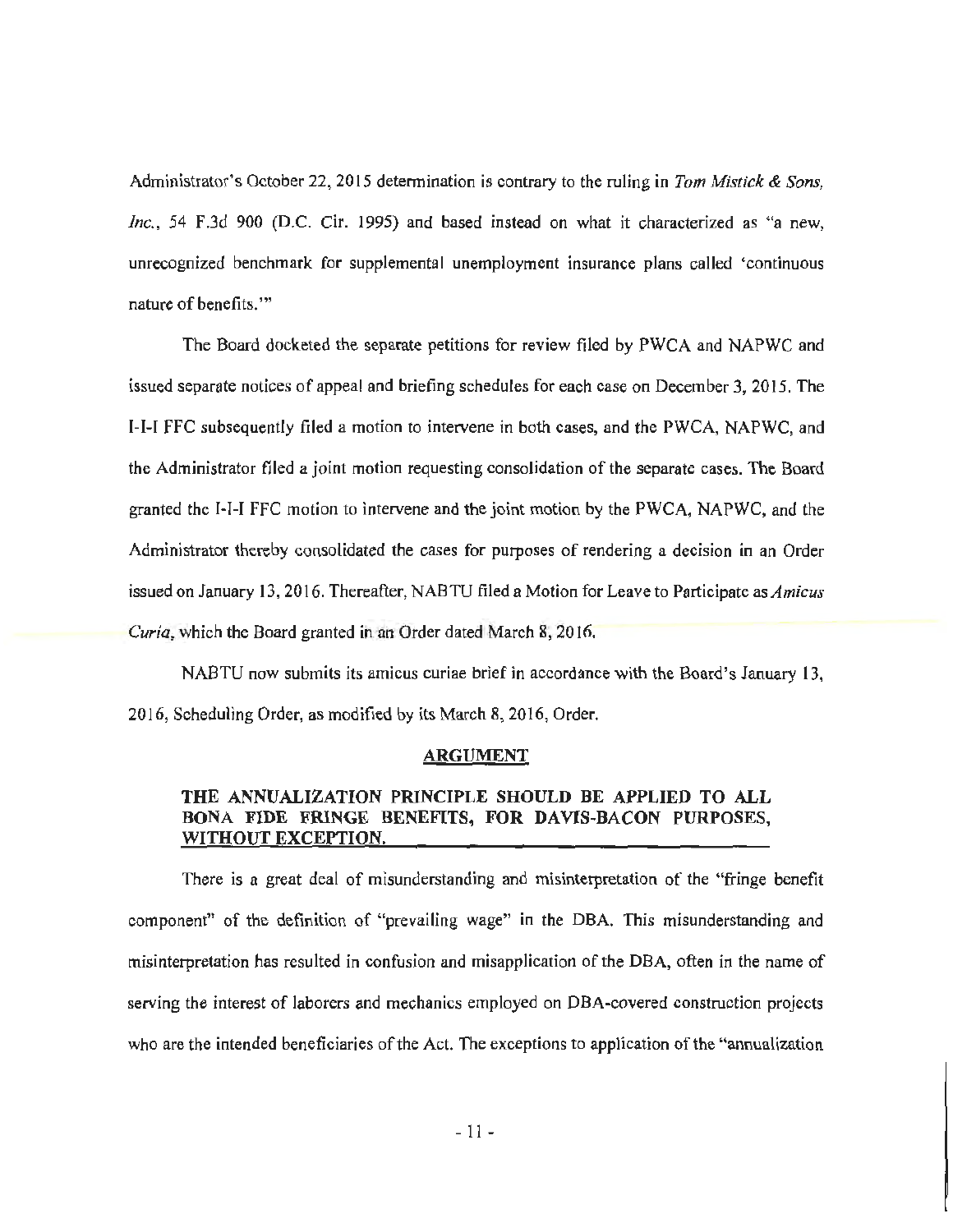principle" Wage & Hour has granted over the years are prime examples of the consequence of this misunderstanding and misinterpretation of the "fringe benefit component" of the definition of "prevailing wage" in the OBA. NABTU contends that a fair and accurate interpretation and application of the "fringe benefit component" of the definition of "prevailing wage" in the DBA dictates consistent application of the "annualization principle" without exception on any account, including for bona fide supplemental unemployment benefit plans like the PWCA SUB Plan and the NAPWC SUB Plan.

## A. The Purpose and Intent of the "Fringe Benefit Component" in the DBA is to Recognize Fringe Benefits in the Construction Industry without Considering and Giving Credit to Sham or Bogus Fringe Benefit Plans.

Congress amended the OBA in 1964 by adding a new subsection l(b) that requires the

Secretary of Labor to consider in his prevailing wage determinations the fringe benefits

enumerated in the Act as well as any other bona fide fringes. $\frac{3}{2}$ 

- (A) the basic hourly rate of pay; and
- (B) for medical or hospital care, pensions on retirement or death, compensation for injuries or illness resulting from occupational activity, or insurance to provide any of the forgoing, for unemployment benefits, life insurance, disability and sickness insurance, or accident insurance, for vacation and holiday pay, for defraying the costs of apprenticeship or other similar programs, or for other bona fide fringe benefits, but only where the contractor or subcontractor is not required by other federal, state, or local law to provide any of those benefits, the amount of-

 $\frac{3}{1}$  Specifically, section 1(b) of the DBA states:

<sup>(2)</sup> Wages, scale of wages, wage rates, minimum wages, and prevailing wages.-The terms "wages," "scale of wages," "wage rates," "minimum wages," and "prevailing wages" include-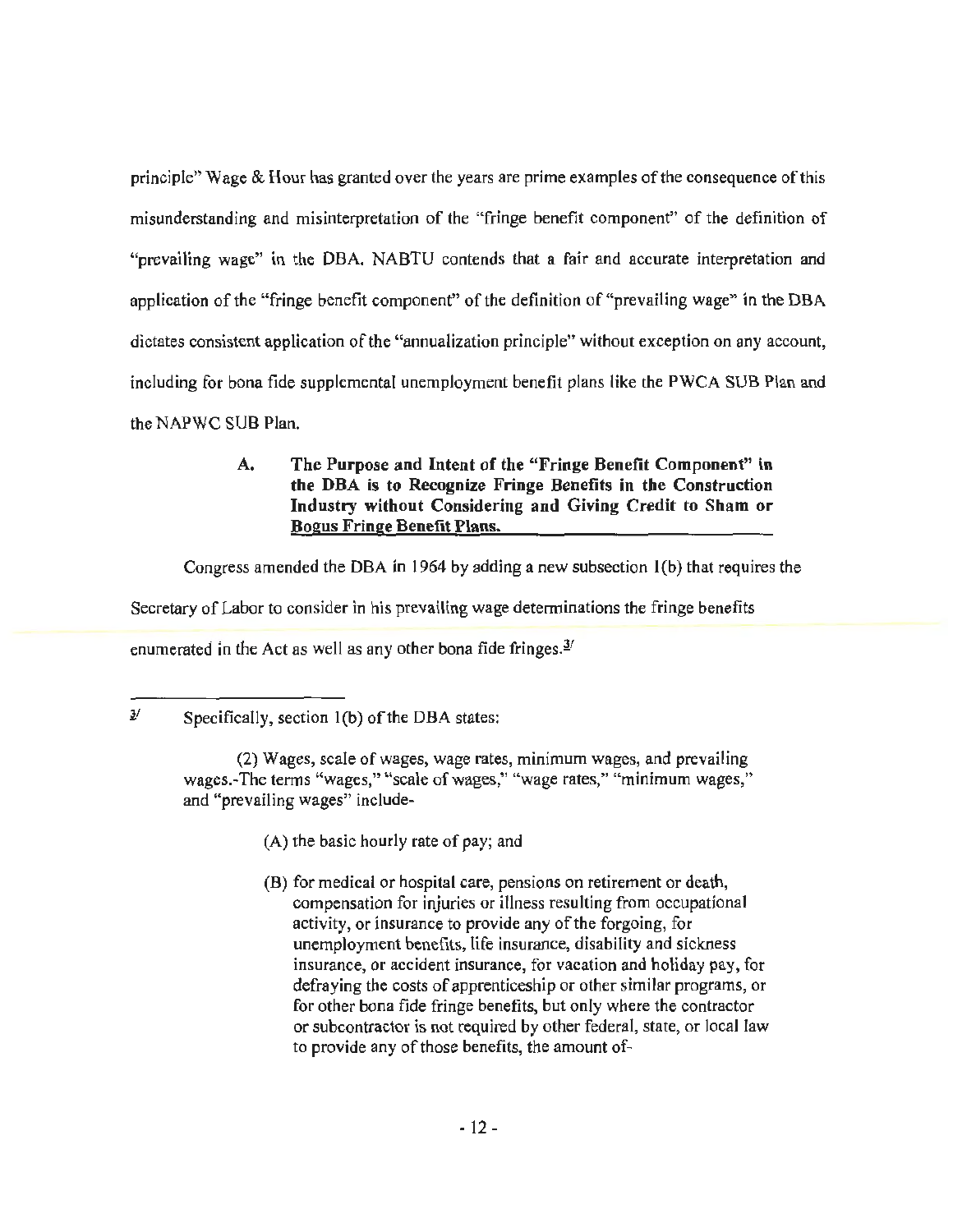In order to understand the purpose and intent of section l(b) of the DBA as it relates to application of the "annualization principle," it is helpful to review the legislative history of the 1964 fringe benefit amendments to the OBA. The committee report that accompanied the DBA fringe benefit amendments to the floor of the House of Representatives explained their purpose and objective as follows:

The amendments *to* the Davis-Bacon Act proposed by H. R. 6041 would bring up to date the Davis-Bacon Act by including fringe benefits in prevailing wage determinations. There has been a tremendous change in the concept of earnings since Congress enacted the Davis-Bacon Act. Group hospitalization, disability benefits, and other fringe benefit plans were the rare exception in the l 930's. Today more than 85 million persons in the United States depend upon the benefits they provide. Regardless of the form they take, the employer's share of the cost of these plans or the benefits the employers provide are a form of compensation.

It has become increasingly apparent that if the Davis-Bacon Act is to continue to accomplish its purpose, prevailing wage detenninations issued pursuant to the act must be enlarged to include fringe benefits. The act was founded on the sound principle of public policy that the Federal Government should not be a party to the destruction of prevailing wage practices and customs in a locality. Unless the law is amended to provide for the inclusion of fringe benefits in wage determinations, prevailing wage practices and customs will not be reflected in these determinations.

H.R. Rep. No. 308, *Amendments to the Davis-Bacon Act,* 88th Cong., I *st* Sess. ("H.R. Rep.

(ii) the rate of costs to the contractor or subcontractor that may be reasonably anticipated in providing benefits to laborers and mechanics pursuant to an enforceable commitment to carry out a financially responsible plan or program which was communicated in writing to the laborers and mechanics affected.

40 u.s.c. § 3141(2).

<sup>(</sup>i) the rate of contribution irrevocably made by a contractor or subcontractor to a trustee or to a third person under a fund, plan, or program; and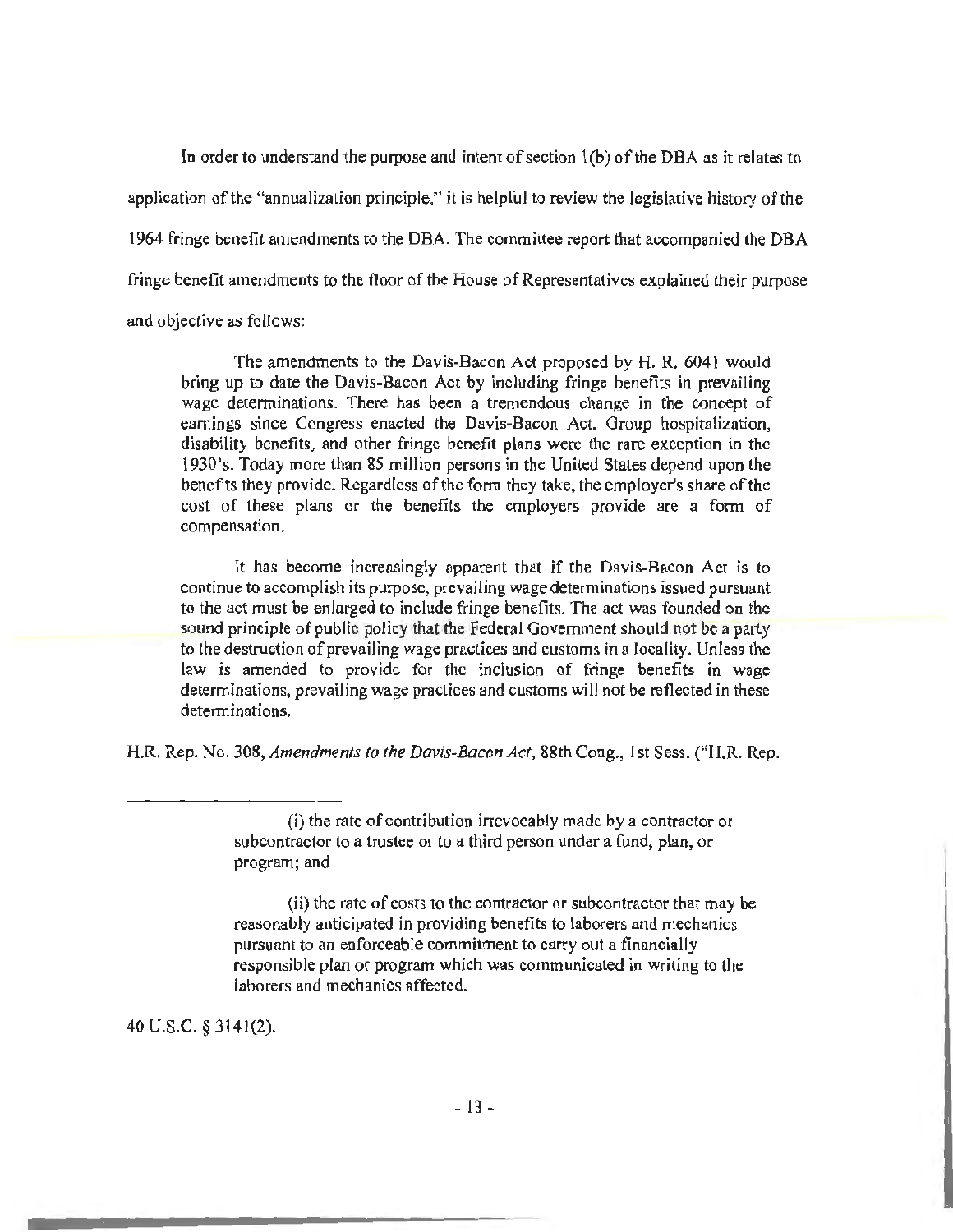$308$ "), 2-3 (1963).

Under subsection l(b) of the DBA, fringe benefit contributions must be irrevocable and they must be made pursuant to a bona fide fund, plan, or program. House Rep. No. 308 explains that after extensive hearings during March, 1963 *(see,* Hearings before the General Subcommittee on Labor of the Committee on Education and Labor, House of Representatives, *A Bill to Amend the Prevailing Wage Section of the Davis-Bacon Act, 88th Cong., 1st Sess. (1963)), the House* Subcommittee on Labor made certain changes in proposed subsection l(b).

These changes, which were incorporated in H.R. 6041, included an expansion of the enumerated fringe benefits that may be considered by the Secretary of Labor in making a prevailing wage determination by adding the phrase "and any other bona fide fringe benefits."

H.R. Rep. 308 explained:

This change was instituted to give recognition to any new fringe benefits that might develop in the construction industry from time to time. To insure against considering and giving credit to any and all fringe benefits, some of which might be illusory or not genuine, the qualification was added that such fringe benefits must be "bona fide." The new types of fringe benefits which the Secretary finds to be of a bona fide nature would be subject to the same methods of determination utilized for the enumerated fringe benefits.

H.R. Rep. 308 at 4. The House of Representatives then passed H.R. 6041 as reported by the

Subcommittee. Similarly, S. Rep. 963 that accompanied H.R. 6041 to the Senate floor stated:

Under the bill, these contributions must be irrevocable and they must be made pursuant to a fund, plan, or program. While it was not the desire of the committee to impose specific standards relating to the administration of the plans it is expected that the majority of plans of this nature will be those which are administered in accordance with the requirements of section 302(c)(5) of the National Labor Relations Act, as amended. Among other things, therefore, the contributions would have to be placed with a trustee or third person who could not later be required to return them to the contractor or subcontractor making the contributions. This will help insure the bona fides of the plan, fund, or program, and protect and preserve the interest of the beneficiaries in them. The phrase "plan,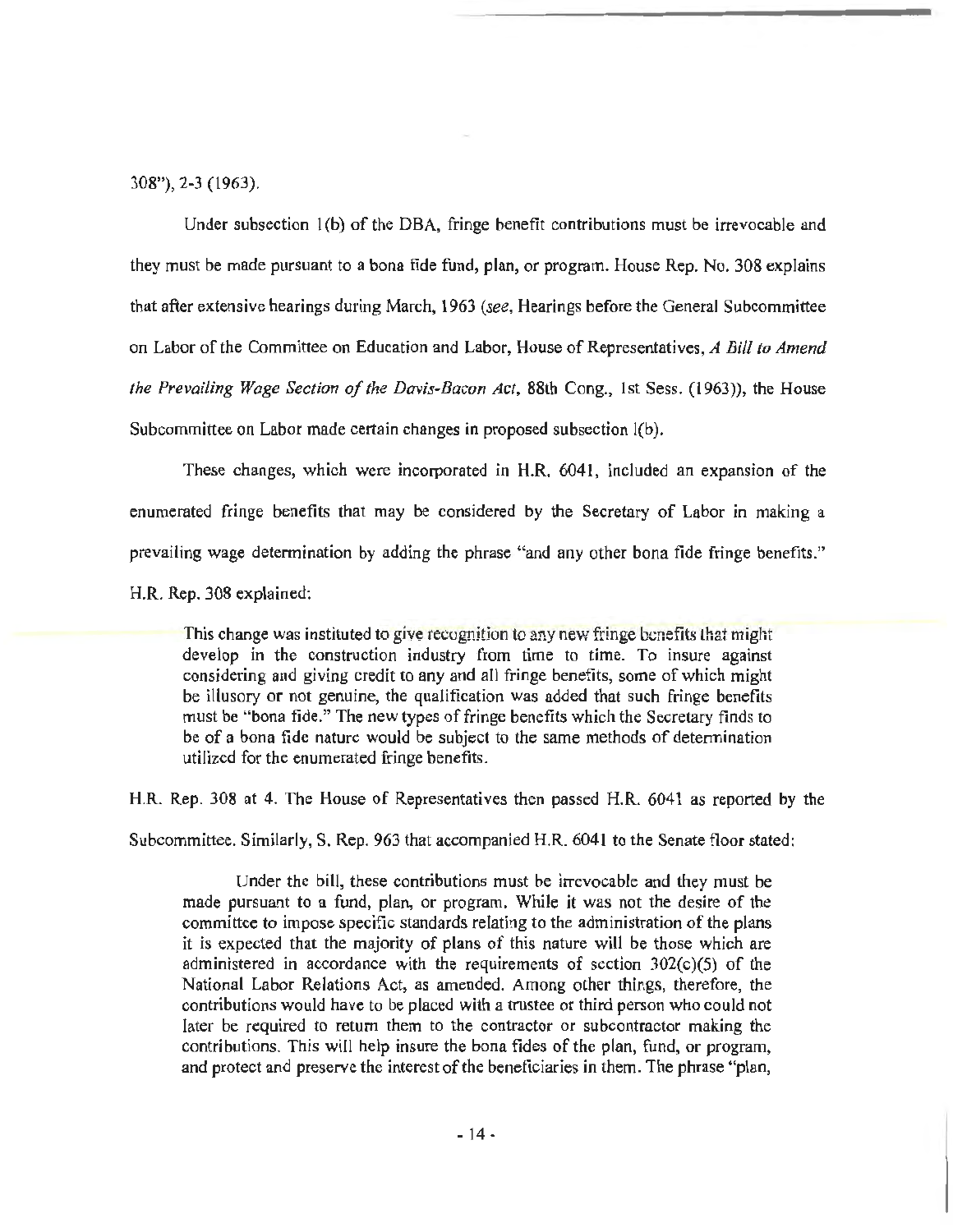fund, or program" is merely intended to recognize the various types of arrangements commonly used to provide fringe benefits through employer contributions. It is identical with language contained in section 3(a) of the Welfare and Pension Plans Disclosure Act and the experience of the Department of Labor under that statute should be of assistance in applying the tenn here.

#### S. Rep. 963 at *5, reprinted in* 1964 U.S.C.C.A.N. at 2343-44.

Thus, the legislative history plainly indicates that the term "bona fide fringe benefits" in subsection l(b) of the DBA was not intended to refer to the actual operation of the "plan, fund, or program." Rather, it was simply intended to insure that the contributions to these plans are legitimate. As the Senate report states, the supporters of the OBA fringe benefit amendments expected most of the plans to be joint labor-management plans administered in accordance with the requirements of section 302(c)(S) of the Labor-Management Relations Act ("LMRA") (also known as the Taft-Hartley Act), 29 U.S.C. *§* 186(c)(5). The fact that they were collectively bargained by a recognized or certified exclusive bargaining representative and must comply with the requirements of LMRA § 302(c)(5) satisfied Congress that such fringe benefits would be "bona fide."

But, what of fringe benefit plans such as the PWCA SUB Plan and the NAPWC SUB Plan, that are not collectively bargained for and need not comply with LMRA *§* 302(c)(5), because they are not administered by a joint labor-management committee? The court resolved that question in *Miree Constr. Co. v. Dole,* 930 F.3d 1536, 1543 (I !th Cir. 1991), holding that an employer may only receive DBA credit for contributions to a fringe benefit plan under either section  $1(b)(2)(B)(i)$ of the Act "The rate of contribution irrevocably made ... to a trustee or to a third person pursuant to a fund, plan, or program," 40 U.S.C. *§* 3141(2)(B)(i), or section l(b)(2)(B)(ii) "The rate of costs ... which may be reasonably anticipated in providing benefits ... pursuant to an enforceable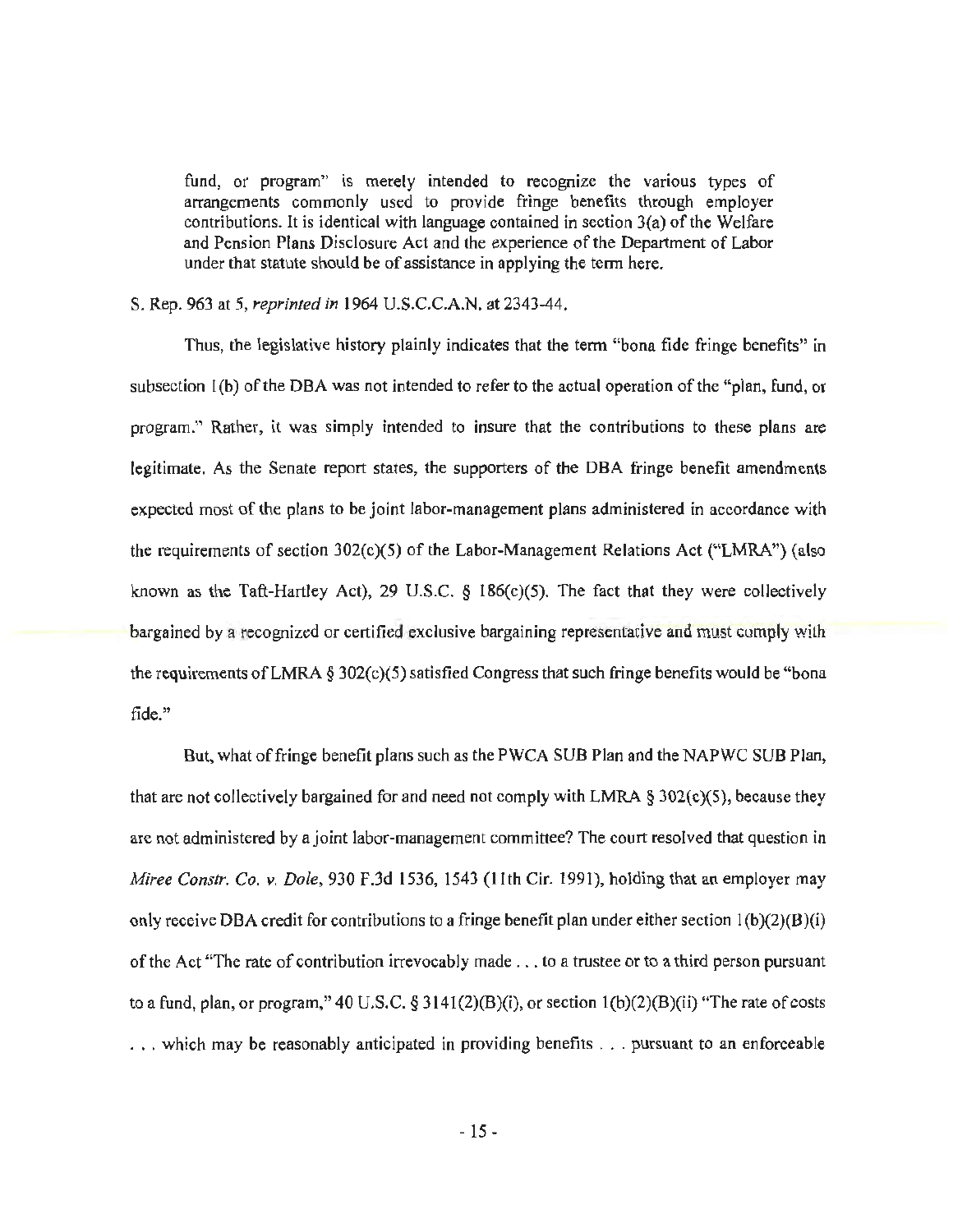commitment to carry out a financially responsible plan or program .... " 40 U .S.C. *§* 3141 (2)(B)(ii), that are reasonably related to the cost of the fringe benefit. The court explained:

If an employer could make contributions to a fringe benefit plan that were not reasonably related to the benefits actually received by the employee, the employee would not receive an appropriate "wage" as contemplated by the Act.

#### *Id.*

Since here is no evidence in the record in this case that either the PWCA SUB Plan or the NAPWC SUB Plan is a sham or bogus fringe benefit plan, the Administrator correctly decided not to consider the 1-1-1 FFC's request for review as a challenge to the "bona fides" of either plan, but rather as a challenge to prior Administrators' decisions to exempt those plans from compliance with the so-called "annualization principle." A.R. TAB A at 1; A.R. TAB E at 1.

## B. Wage & Hour's "Annualization Principle" Applies to Fringe Benefits that are provided Year-Round.

The "annualization principle" is a computation strategy devised by Wage & Hour to determine the hourly rate of contribution that is creditable against an employer's OBA prevailing wage obligation. In practice, the "annualization principle" limits the amount of contributions a contractor can offset by restricting their OBA credit to an amount equal to the hourly cost of the benefit averaged over all hours an employee works (both Davis-Bacon hours and non-Davis-Bacon hours) during a year.

Wage & Hour publicly articulated its "annualization principle" for the first time in an opinion issued in 1978. In that opinion, the Acting Assistant Administrator, Dorothy P. Come, wrote:

We would also like to note that it is the long standing position of the Department that fringe benefit contributions creditable for Davis-Bacon purposes may not be used to fund a fringe benefit plan for periods of nongovemment work.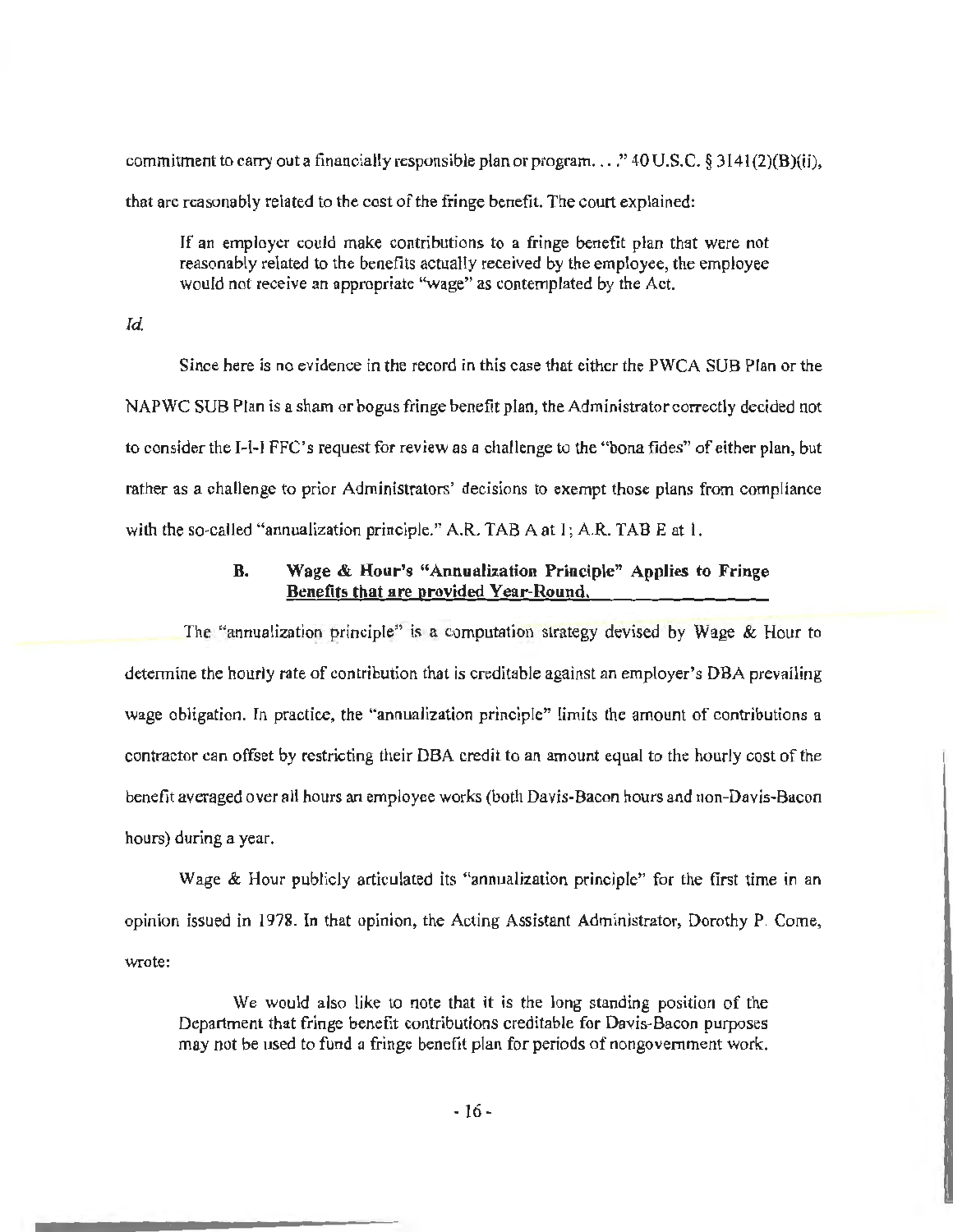For example, let *us* assume a contractor's expense in providing health insurance for a particular employee is computed to be\$ 200 per year. If that employee works l *500* hours of the year on a Davis-Bacon project and 500 hours of the year on another job not covered by the Davis-Bacon provisions, only\$ 150 or 10 cents per hour, would be creditable towards meeting the contractor's obligation to pay the prevailing wage on the Davis-Bacon project.

You state that certain of your client's employees worked on a Davis-Bacon project, and that the difference between what they were paid in cash and the amount of the required prevailing wage was\$ 44,383.03. You indicated that this amount was paid into a fringe benefit trust to purchase various employee benefits. According to your computations, approximately \$ 13,000 was used to purchase benefits for those employees who worked on the Davis-Bacon project. If, as you contend the \$ 13,000 payment constituted contributions for bona fide fringe benefits within the meaning of the Davis-Bacon Act (40 U.S.C. 276a, et seq.) and regulations of the Department of Labor (29 CFR Part 5), and if, as noted earlier, this payment constitutes contributions made only for periods of government work, then this amount is creditable towards meeting your client's prevailing wage obligations on the Davis-Bacon project. However, the employees who worked on the government project would still be due the difference between \$ 44,383.03 and the \$13,000, and should be paid this amount in cash immediately, with the amount for each employee computed in accordance with the credit the employer has attempted to take for that employee.

Wage & Hour Opinion Letter 459, 1978 DOLWH LEXIS 18 at \*3-5 (May 17, 1978).

Wage & Hour's "annualization principle" was incorporated in its Field Operations

Handbook,<sup> $\frac{4}{3}$ </sup> which is now set forth in Chapter 15,  $\S$ § 15fl l(b) & (c) and 15fl 2(b) & (c).

www.dol.gov/whd/FOH/index.htm (site last accessed on April 10, 2016).

*it* Wage & Hour describes its Field Operations Handbook ("FOH") as:

an operations manual that provides Wage and Hour Division (WHD) investigators and staff with interpretations of statutory provisions, procedures for conducting investigations, and general administrative guidance. The FOH was developed by the WHO under the general authority to administer laws that the agency is charged with enforcing. The FOH reflects policies established through changes in *legislation, regulations, significant court decisions, and the decisions and opinions of the WHD Administrator. It is not used as a device for establishing interpretative policy.*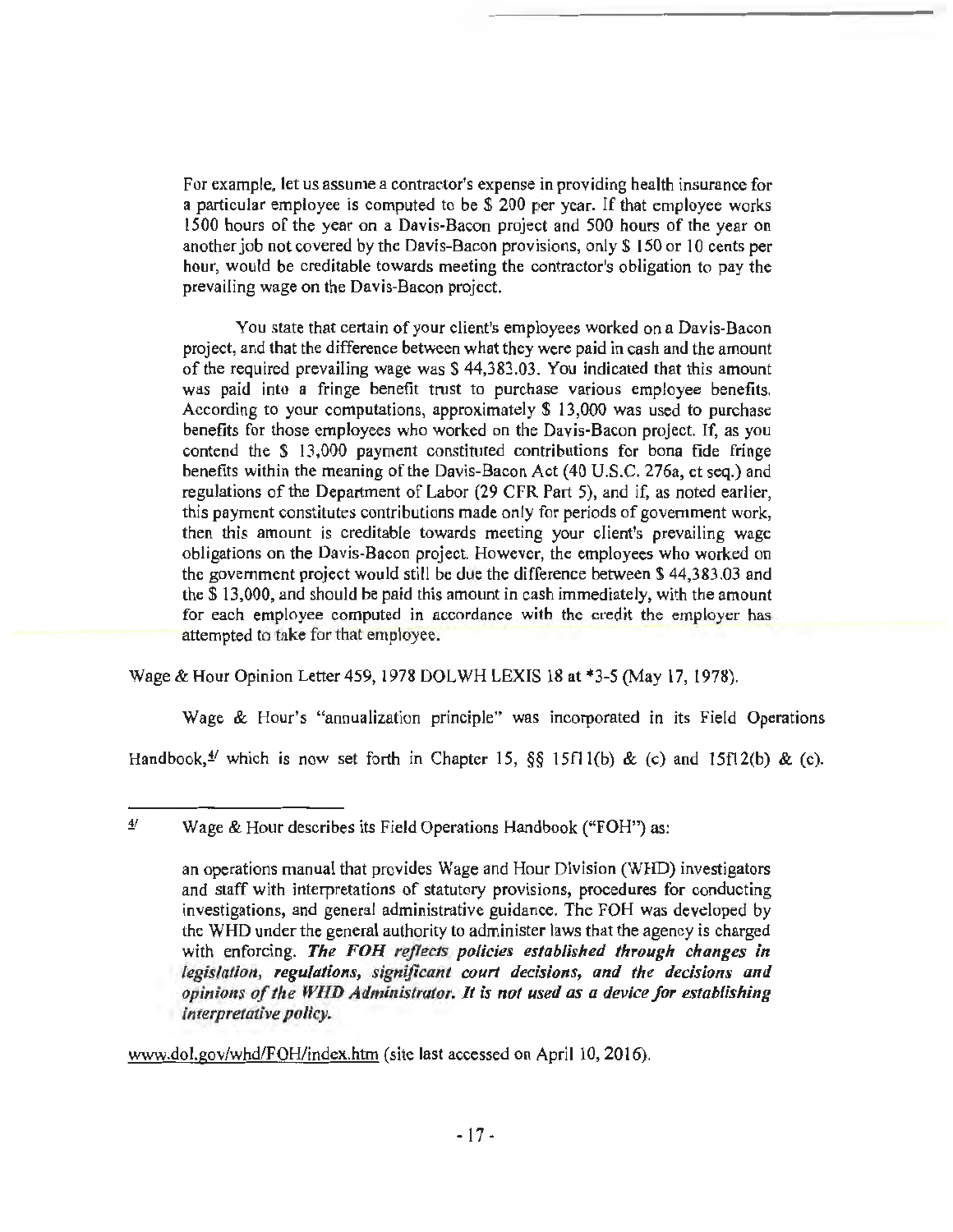www.dol.gov/whd/FOH/FOH Ch15.pdf (site last accessed on April 10, 2016). This policy is generally applicable to employer contributions that financially support all kinds of employee fringe benefits that are restricted to hours worked on OBA-covered projects or at different rates of contribution depending on whether the employees worked on DBA or private non-publicly funded projects. *See also* U.S. Dep't of Labor Prevailing Wage Resource Book ("DOL Prevailing Wage Resource Book"), DBA/OBRA Compliance Principles (May 2015), at 21-22. www.dol.gov/whd/recovery/pwrb/Tab9.pdf (site last accessed on April 10, 2016).<sup>5/</sup>

However, almost immediately after Wage & Hour issued its Opinion Letter 459, the author of that opinion issued a determination dated September 30, 1980, to Dennis J. Fitzpatrick, who represented the Builders, Contractors and Employers Retirement Trust and Pension Plan ("Builders Plan"). The Builders Plan was a retirement trust and pension plan established by the National Western Life Insurance Co. that permitted its participating employers to contribute amounts on behalf of each employee who worked on a construction project covered by the OBA or a DBRA, or a state prevailing wage statute for each hour worked on the project. *Builders, Contractors and Employees Retirement Trust and Pension Plan,* W AB Case No. 85-6, 1986 DOL

www.dol.gov/whd/recovery/pwrb/Tabl TOC.pdf (site last accessed on April 10, 2016).

 $5/$ The preface of the DOL Prevailing Wage Resource Book contains a legal disclaimer, which states:

This publication contains materials developed primarily for use in prevailing wage training conferences. The contents are designed to enhance the knowledge of procurement personnel and others whose responsibilities include work with the Davis-Bacon and related Acts and the Service Contract Act. Study of this volume should facilitate dissemination of information to those who are interested in the administration and enforcement of these laws. This publication is intended to *provide practical guidance to procurement personnel and the general public rather than definitive legal advice.*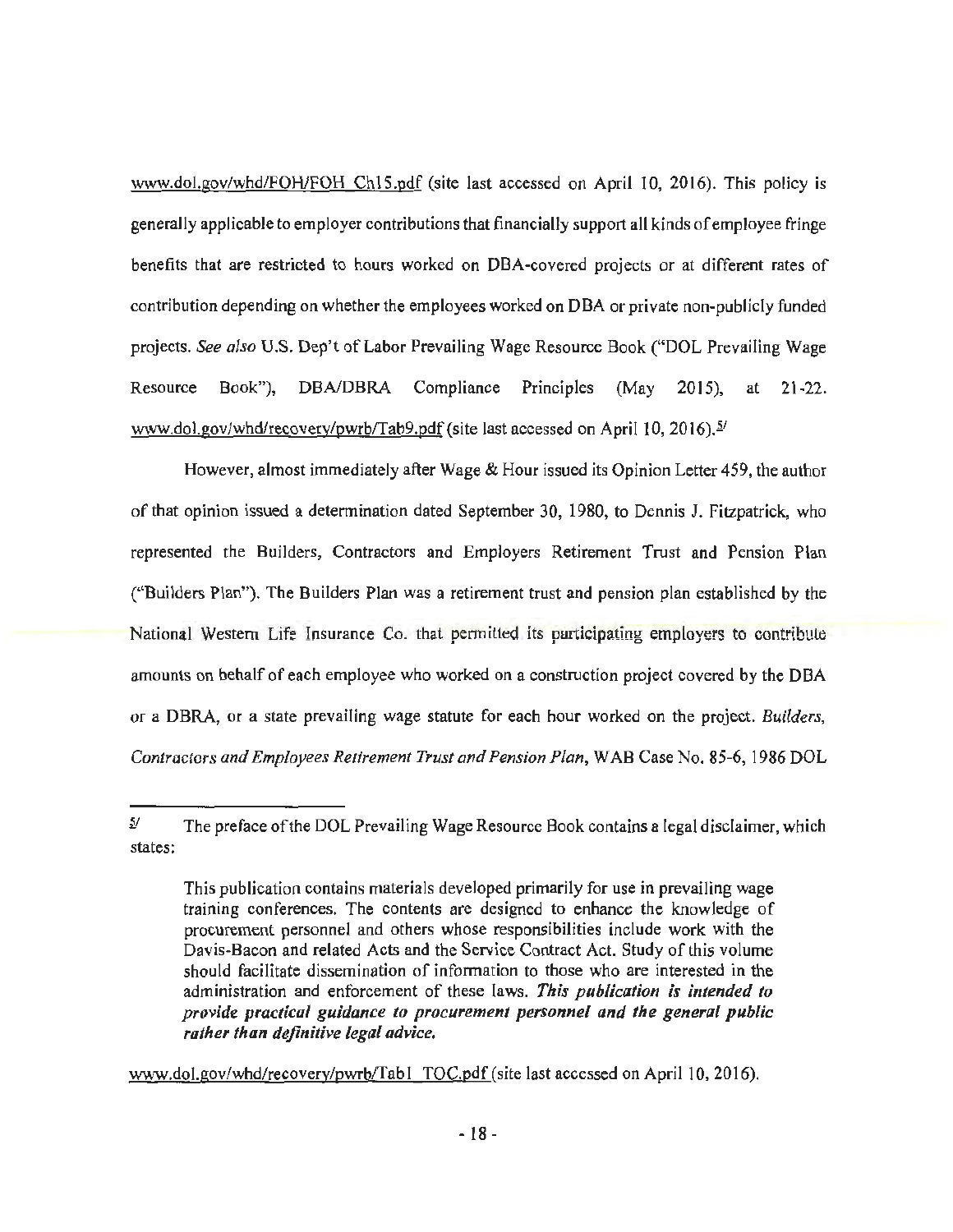Wage App. Bd. LEXIS 11 (WAB Dec. 17, 1986) at \*3-4. The amount contributed varied depending on the wage rate determination to which the project was subject and the amount the employer wished to contribute. *Id.* at \*4.

NABTU challenged the exception to the annualization principle Wage & Hour granted to the Builders Plan in 1980. Pursuant to this challenge Wage & Hour requested a legal opinion form the Solicitor of Labor ("SOL") concerning the issue. As a result, SOL issued a memorandum dated September 23, 1983, that advised Wage & Hour that defined contribution pension plans providing immediate vesting routinely have penalties for early withdrawal or a specified waiting period before employees can withdraw the amounts in their accounts; therefore, it was inappropriate to liken contributions to such plans to a cash wage, which under the DBA is due and payable in full each week. In addition, SOL counseled Wage & Hour that granting preferential treatment to a pension plan because of its vesting provisions appeared inconsistent with the legislative history of the 1964 DBA fringe benefits amendments, which indicated that Congress did not intend to impose any vesting requirements on fringe benefit plans used to satisfy the DBA prevailing wage requirements. After reviewing the SOL opinion, Wage & Hour changed its position and once again began applying the "annualization principle" to all defined contribution plans irrespective of their vesting provisions.

Subsequently, the Administrator issued a ruling in 1984, which stated that annualization must be applied to a pension plan sponsored by Dyad Construction, Inc. The Dyad plan was a defined contribution pension plan similar to the Builders Plan, which provided for virtually immediate vesting (100 percent vesting after 500 hours or fewer). However, the Dyad plan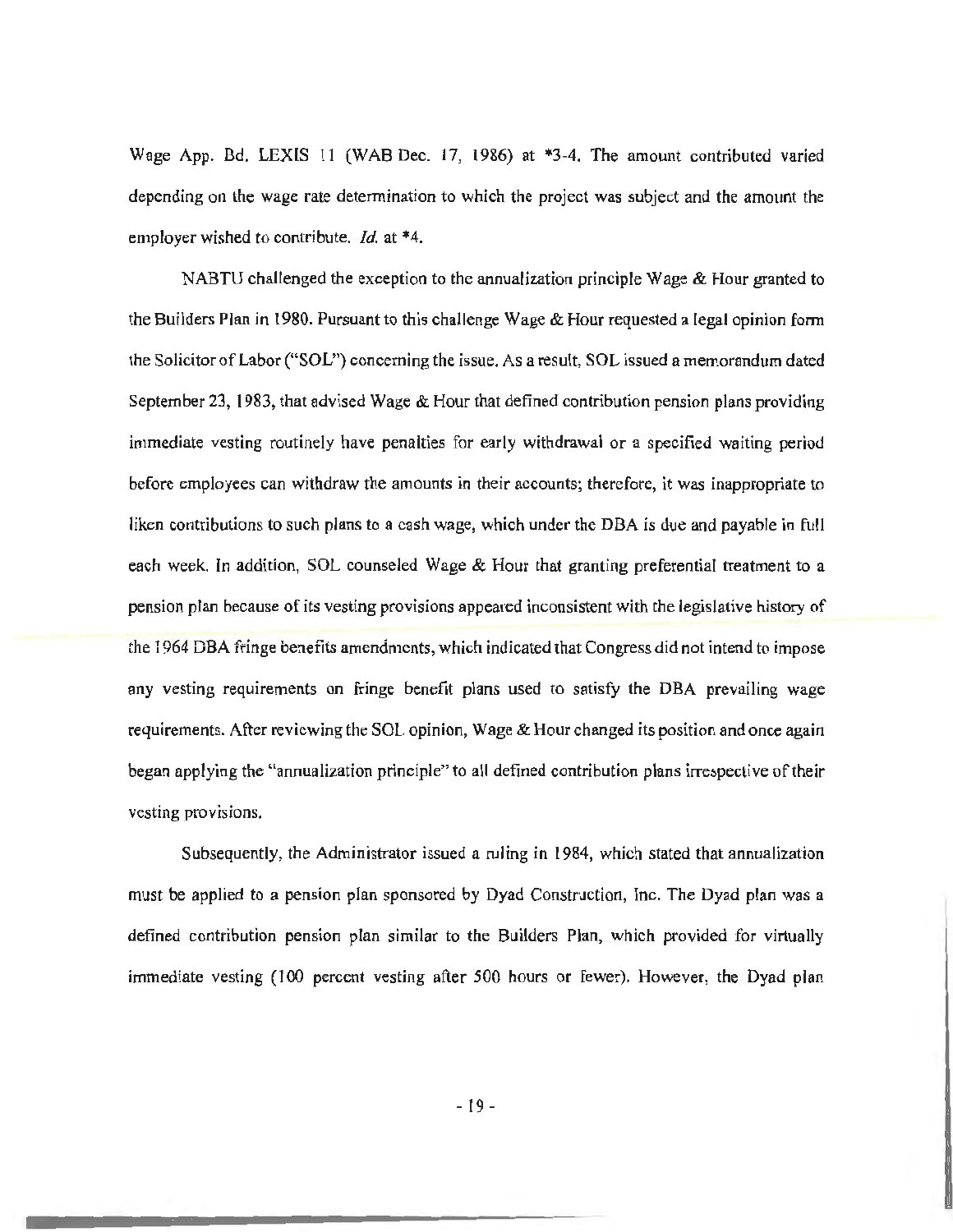provided for employer contributions for both hours worked on DBA and DBRA construction projects and private project, albeit in different amounts.

Dyad appealed the Administrator's ruling to the Wage Appeals Board contending that it should receive dollar-for-dollar OBA credit for its higher contributions to its defined contribution pension plan for hours worked by its employees on DBA and DBRA projects than it made for hours worked on private jobs inasmuch as its employees received a dollar-for-dollar benefit from the plan. Wage & Hour responded to Dyad's appeal by asking the Wage Appeals Board to remand the case to the Administrator for reconsideration, which the Board granted. *Dyad Construction, Inc.,* WAB Case No. 84-15 (DOL Wage App. Bd. Nov. 26, 1984). Upon remand, the Administrator reversed his 1984 ruling and allowed full OBA credit for the higher contributions Dyad made for its employees' hours of work on DBA and DBRA projects instead of applying the "annualization principle." Thereafter, the Administrator advised NABTU by letter dated July 18, 1985 that Wage & Hour would no longer apply the annualization principle to defined contribution pension plans that provide immediate participation and immediate (or virtually immediate) vesting. $\mathbf{S}$ 

The Administrator's apparently continues to relieve certain defined contribution pension plans from applying the "annualization principle." *See* DOL Prevailing Wage Resource Book, DBAJDBRA Compliance Principles at 23-24 ("For contributions made *to* defined contribution

 $\frac{6}{1}$  The Administrator informed NABTU of the reversal in policy because NABTU instigated the prior change in policy through its challenge of employer contributions to the Builders Plan. Notwithstanding the Administrator's waffle on the issue, the Builders Plan was eventually scuttled because the court found it violated various provisions of ERISA. *See Arakelian v. National Western Life Insurance Co.,* 748 F. Supp. 17 (D.D.C. 1990); *Arakelian v. National Western Life Insurance Co.,* 724 F. Supp. 1033 (D.D.C. 1989); *Arakelian v. National Western life Insurance Co.,* 126 F.R.D. 1 (D.D.C. 1989); *Arakelian v. National Western life Insurance Co.,* 680 F. Supp. 400 (D.D.C. l 987).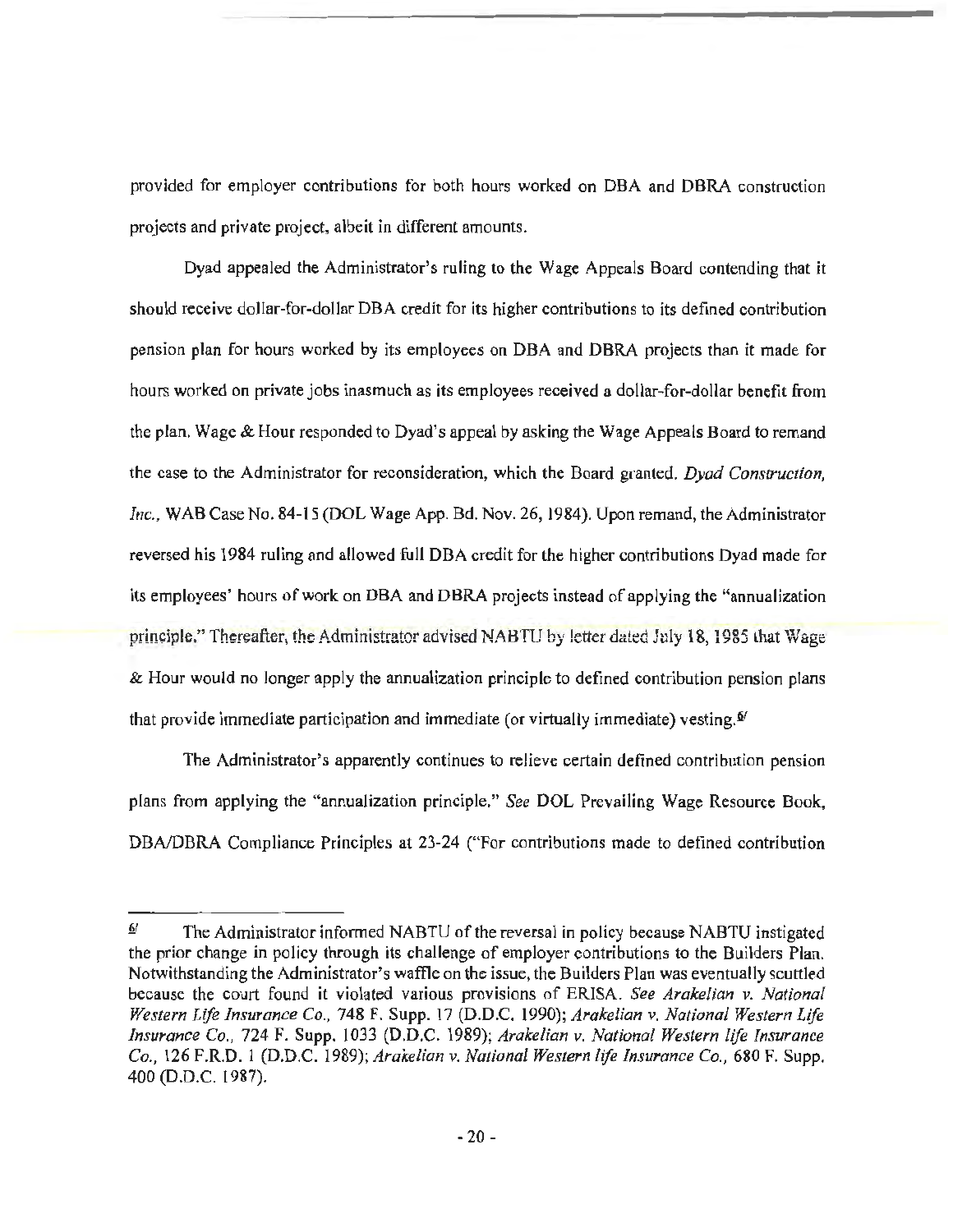pension plans which provide for immediate participation and immediate or essentially immediate vesting schedules (100% vesting after an employee works 500 or fewer hours), a contractor may take Davis-Bacon credit at the hourly rate specified by the plan, regardless of whether the contractor makes contributions to the plan when working on non-Davis-Bacon projects").<sup>7</sup> Notwithstanding this exemption of some defined contribution pension plans from its application, Wage & Hour has continued to apply the "annualization principle" to employer contributions to all manner of other types of fringe benefit plans as a means of preventing OBA contractors from using contributions made for hours worked on OBA projects to fund benefits for periods of non-OBA work, thereby preventing the underpayment of employees for their OBA work. This policy was once again challenged in the *Miree* case.

In *Miree,* the Administrator applied the "annualization principle" to a contractor that contributed \$.25 per hour to the Apprenticeship Plan of the Associated Builders and Contractors of Alabama, Inc. ("ABC Plan") on behalf of each of its employees working on five construction

*<sup>11</sup>* Although the record is far from clear, it appears that the justification for not applying the "annualization principle" to defined contribution pension plans like Dyad's, which provide for immediate participation and immediate or essentially immediate vesting even though they are funded exclusively by employer contributions solely for hours worked by participating employees on DBA-covered projects, because the plan by its very nature involves deferred compensation for retirement that Wage & Hour apparently regards as not being continuously available on a yearround basis thus relieving such defined contribution pension plans from the annualization requirement. This distinction fails, however, to explain why employers that contribute to defined contribution pension plans on for hours worked on OBA projects are funding this fringe benefit, which after all is available to participating employees upon their retirement even though they could easily be employed on non-DBA private work at the time they become eligible for retirement under the pension plan. If this is correct, such employees are deprived of being paid the full prevailing wage rate while working on OBA-covered projects no less so that other workers employed by contractors that only contribute to other fringe benefit plans for hours worked on OBA-covered projects. There is simply no good reason for this distinction in treatment of employer contributions to defined contribution pension plans and, therefore, the Administrator should revisit this practice as soon as possible.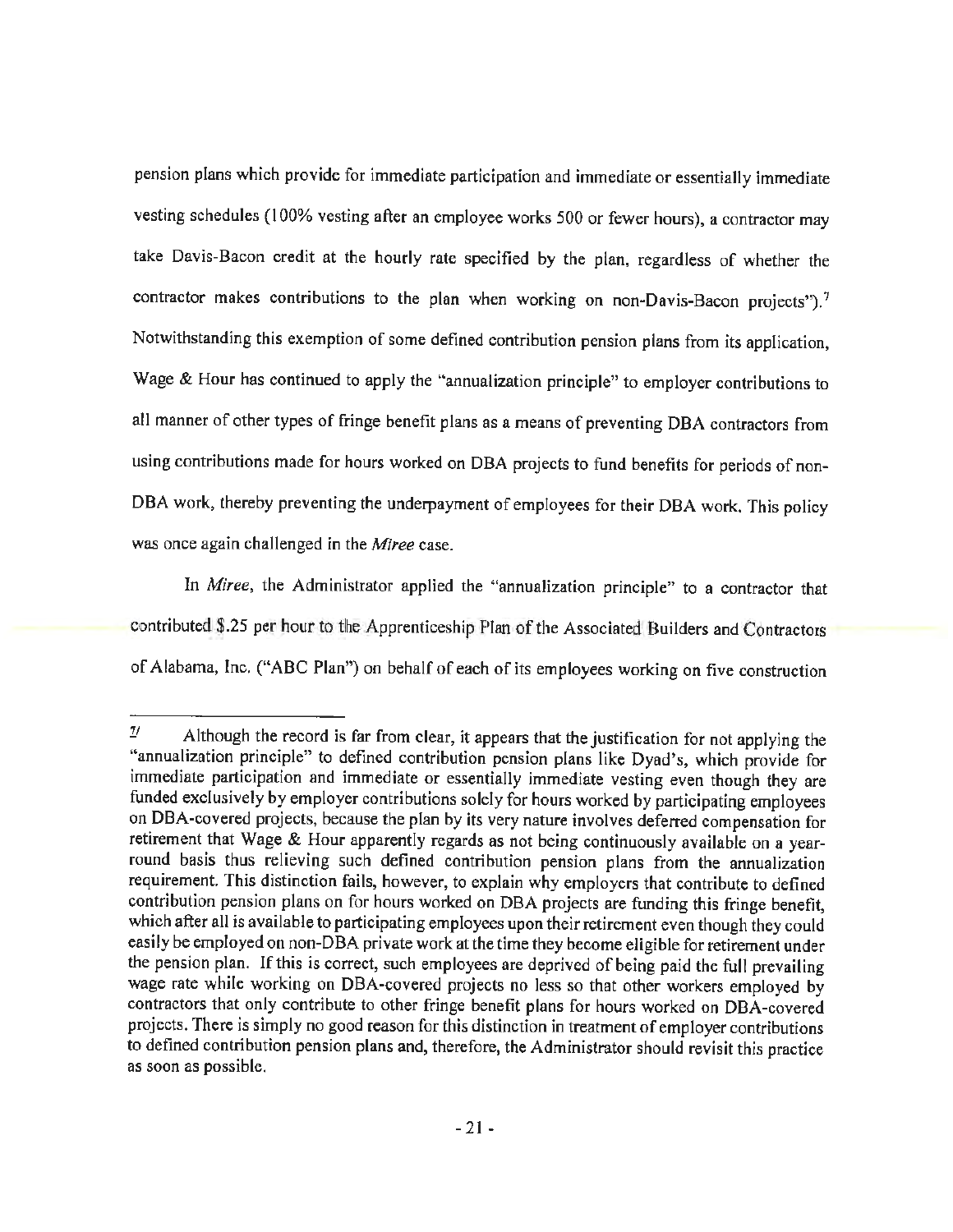contracts at three different locations, all of which were covered by OBA prevailing wage requirements. *Miree Constr. Corp.,* WAB Case No. 87-13, 1989 DOL Wage App. Bd. LEXIS 21 at \*l (WAB Feb. 17, 1989).

The contractor did not make any contributions for its employees working on its private construction projects. The contractor only had one employee registered in the ABC Plan for whom the contractor paid a \$ 500 tuition fee for this employee in addition to the \$.25 per hour contribution. *Id.* As a result, the ABC Plan received payment of almost all of the \$ 11,293.52 for which the contractor sought credit toward its OBA prevailing wage and fringe benefit obligation along with the \$ 500 tuition payment. *Id.* 

The Administrator determined that only the actual costs necessary to provide bona fide apprenticeship training to its one employee enrolled in the ABC Plan was creditable toward the contractor's OBA prevailing wage obligations. *Id.* at \*3-4. Therefore, the Administrator determined that only actual training costs were creditable for OBA purposes. *Id.* at \* 12. Accordingly, the Administrator ruled that the contractor would only be given OBA credit based on the "effective annual rate of contribution, which is computed by dividing the total contributions made in each classification for which apprentices were being trained during the year by the total number of hours worked in the same classification on both government and non-government work. This method of computing credit is based on the annualization principle." *Id.* (quoting Administrator's July 9, 1986, determination).

The U.S. District Court affirmed the Wage Appeals Board's February 17, 1989, plurality decision affirming the Administrator's July 9, 1986, determination and ruling. *Miree Constr.*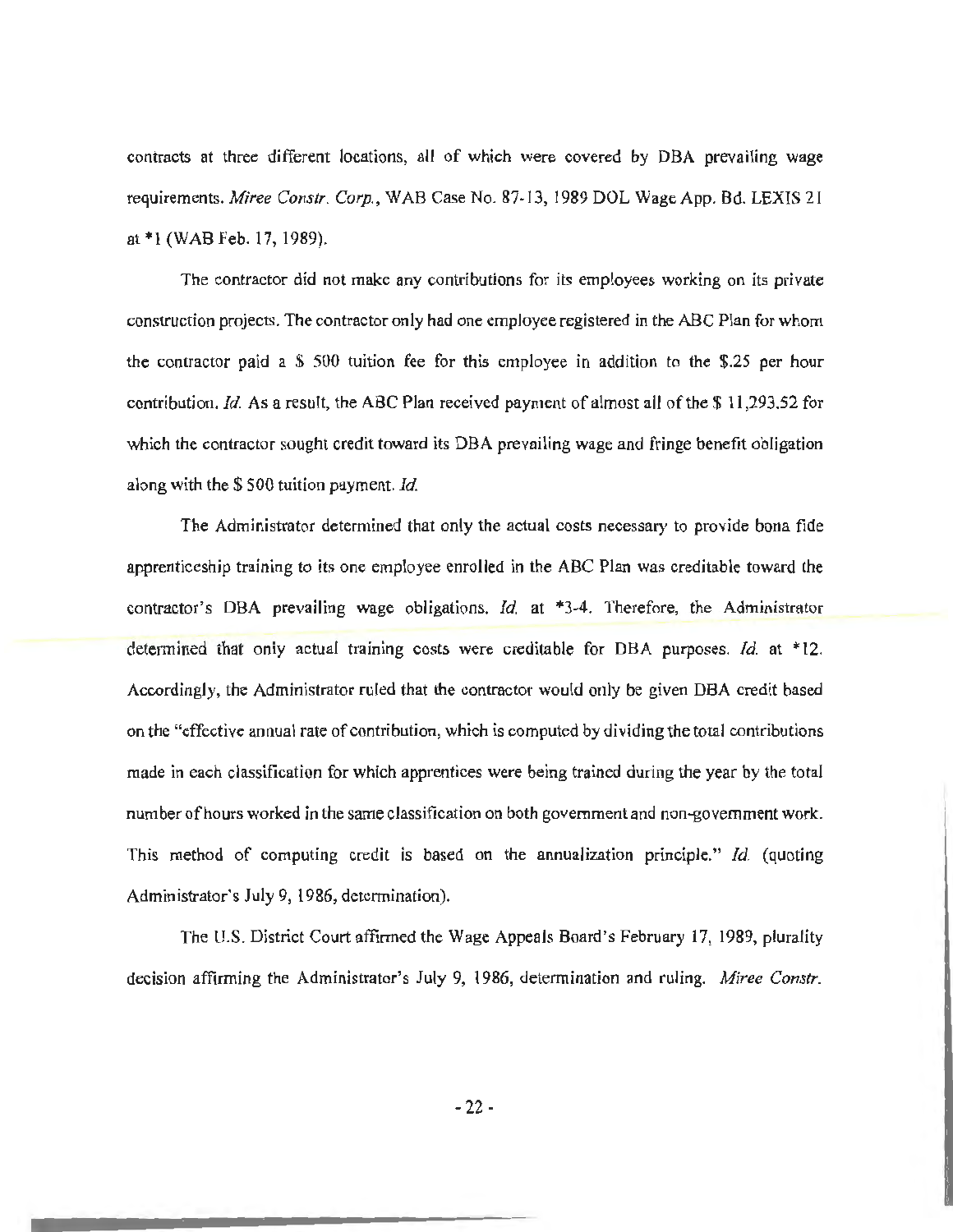*Corp. v. Dole,* 730 F. Supp. 385 (N.D. AL. 1990), and the contractor challenged the District Court's judgment in an appeal to the U.S. Court of Appeals for the Eleventh Circuit.

In *Miree Constr. Corp. v. Dole*, 930 F.2d 1536, 1545 (11th Cir. 1991), after determining that whether an employee benefit plan is funded in accordance with section  $1(b)(2)(B)(i)$  of the DBA, 40 U.S.C. § 3141(2)(B)(i) ("The rate of contribution irrevocably made . . . to a trustee or to a third person pursuant to a fund, plan, or program," or section  $1(b)(2)(B)(ii)$  of the Act, 40 U.S.C.  $§$  3141(2)(B)(ii) ("The rate of costs ... which may be reasonably anticipated in providing benefits ... pursuant to an enforceable commitment *to* carry out a financially responsible plan or program . . . . "), an employer may only receive OBA credit for contributions that are reasonably related to the cost of the benefit provided, which in this case was apprenticeship training, the court held the amount of the contractor's contributions determined creditable toward its DBA prevailing wage obligations must be converted into an hourly rate.

The contractor contended that its contributions were reasonably related to the cost of apprenticeship training and, therefore, the contributions adequately paid for such training during the OBA work, and there was not "extra" left to fund non-OBA training and whether or not the contractor provided training during its non-OBA work was of no concern to the Government. *Id.*  The court rejected this argument holding that the employee received a year-round benefit the cost of which must be divided by the number of hours worked in the year. *Id.* Thus, the court held the Administrator was correct in annualizing the contractor's contributions for purposes of OBA compliance. *Id.* 

After turning down the contractor's argument that application of the "annualization principle" to contributions for apprenticeship training is inappropriate because it is "inherently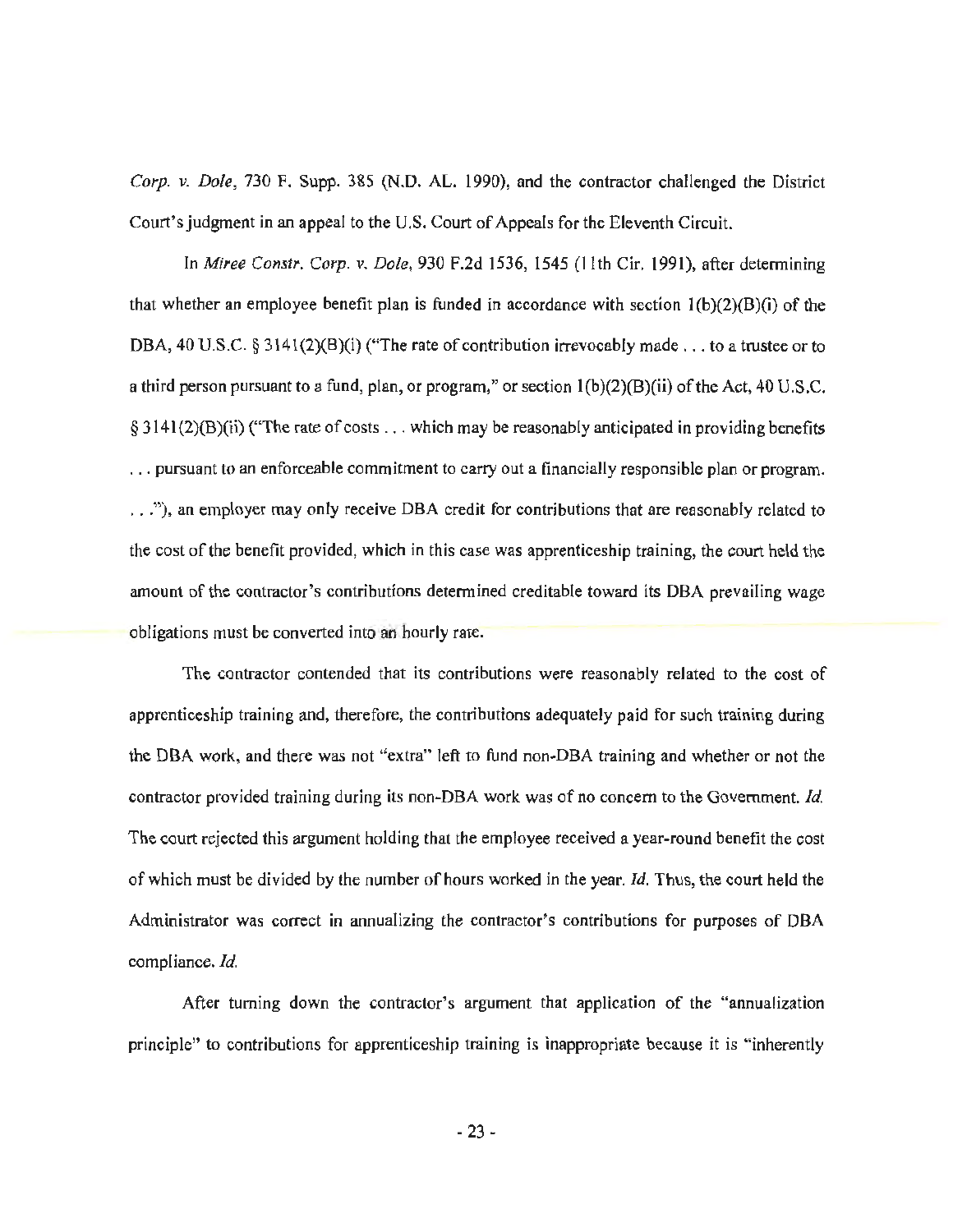different" from other types of fringe benefits since the employee whose wages are reduced for contributions to an apprenticeship program receives no direct pecuniary benefit from the training, *id.* at 1545-46; the court discussed the contractor's final argument that application of the "annualization principle" "amounts to a *de facto* requirement that a contractor make such contributions for jobs in which the federal government admittedly has *no* interest whatsoever." *Id.*  at 1546 (quoting Appellant Contractor's Brief at 28 (emphasis original).

The court also rebuffed this argument saying:

Again, this argument misunderstands the purpose of the annualization principle. The annualization principle is simply a method of computing the appropriate amount of certain contributions to be credited for Davis-Bacon purposes. Under the statute, employers are free to pay their employees in cash, fringe benefits, or "a combination thereof," so long as the total wage is no less than the prevailing wage in the locality. *If an employer chooses to provide a year-long fringe benefit, rather* than cash or some other fringe benefit, the annualization principle simply ensures that a disproportionate amount of that benefit is not paid for out of wages *earned on Davis-Bacon work.* 

Id. (emphasis added).

This Board subsequently endorsed the Eleventh Circuit's holding in *Miree* that annualization is required if an employer provides a year-round benefit to ensure "that a disproportionate amount of that fringe benefit is not paid out of wages earned on government Davis-Bacon work." *Cody-Ziegler, Inc. v. Adm'r,* ARB Case Nos. 01-014, 01-015, 9 Wage Hour Cas.2d (BNA) 557, 572 (ARB Dec. 19, 2003) (quoting *Miree Con.str. Corp. v. Dole,* 930 F.2d at 1546). *See also Royal Roofing Co., Inc.,* ARB Case No. 03-127, 2004 DOL Ad. Rev. Bd. LEXIS 320 at \* 14-18; *Independent Roofing Contractors v. Chao,* 300 Fed. Appx. 518, 521-22 (9th Cir. 2008) (annualization principle must be applied where a fringe benefit was provided year-round but funded only from wages earned by participating employees for hours of work on OBA-covered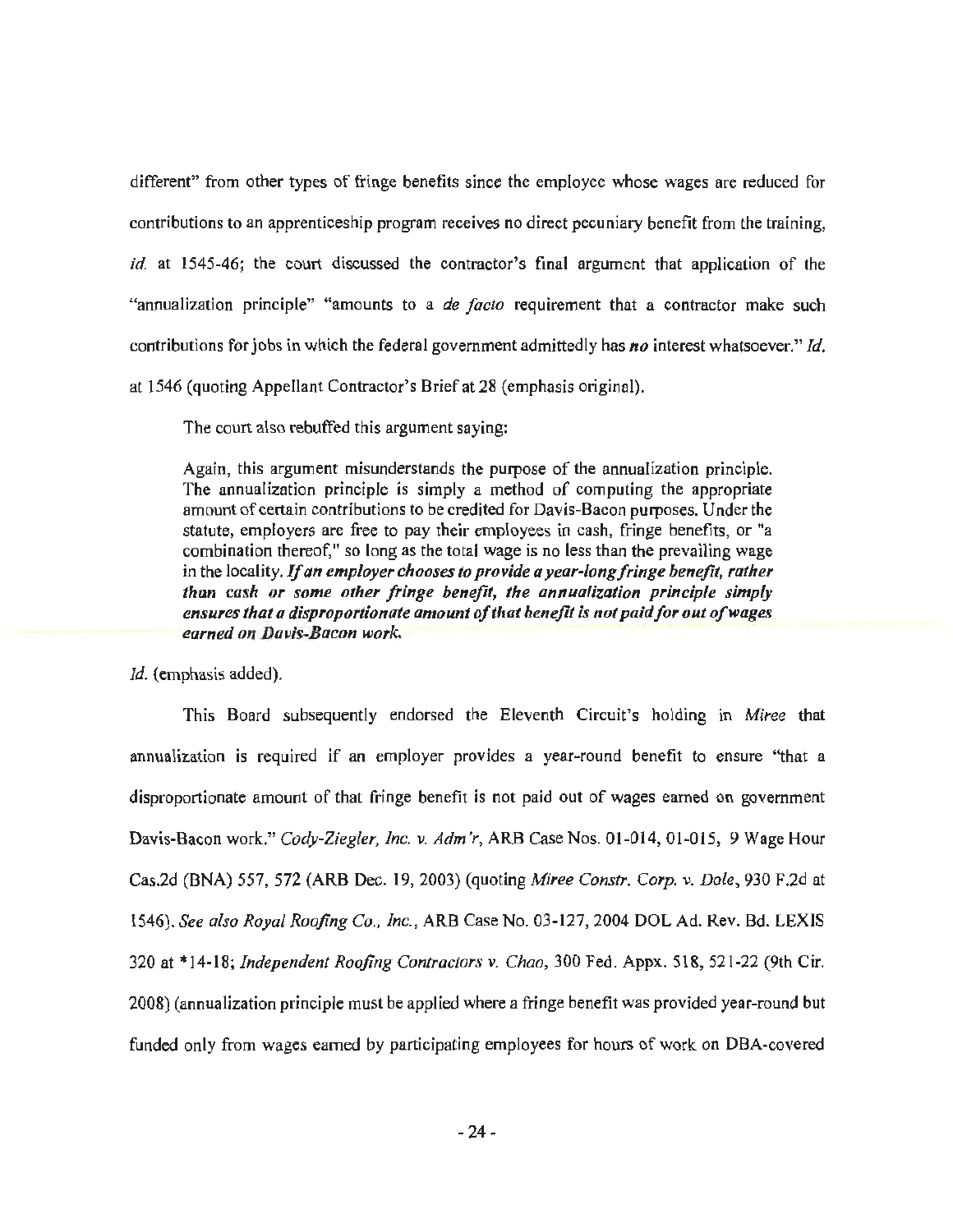projects thereby resulting in the participating contractor paying a disproportionate amount of the

cost out of wages earned on DBA work, thus underpaying them for their DBA work).

Here, the Administrator applied the "annualization principle," which based on this recitation of case law has become an "interpretive rule."<sup>8/</sup> The Administrator clearly explained in

both challenged October 22, 2015, determinations:

WHD [Wage & Hour] normally bars an employer from applying all its fringe benefit contributions to a plan in a given year to meet the prevailing wage obligation when employees also work for the employer on private projects in that year. This prohibition prevents the use of OBA work as the disproportionate or exclusive source of funding for benefits that are continuous in nature and compensation for all the employee's work, both OBA and private. See Wage & Hour Field Operations Handbook ("FOH") 15f11(b); see also, Miree Construction Corp. v. Dole, 930 F.2d 1536, 1546 (11th Cir. 1991). By precluding contractors from crediting contributions attributable to work on private jobs to meet their prevailing wage obligation, WHD assures mechanics and laborers receive the prevailing wage on DBA jobs.

The "annualization" principle operationalizes this policy by averaging the contributions an employer makes to a plan over all of an employee's hours of service for the employer in that year. For example, if an employer contributes \$5,000.00 to a plan on behalf of an employee who performs one thousand hours of OBA work and one thousand hours of private sector or otherwise non-OBA work, under the annualization principle it can only declare \$2.50 per work hour toward meeting its OBA prevailing wage obligation to that employee, i.e., \$5,000.00/2,000 hours = \$2.50 per hour. WHO has applied the annualization principle to contributions made to other fringe benefit plans, including health insurance plans, apprenticeship training plans, vacation plans, and defined benefit pension plans.

 $\frac{3}{4}$  The term "interpretive rule" is not defined by the Administrative Procedure Act, which establishes the procedures federal administrative agencies use for "rule making," which is defined as the process of formulating, amending, or repealing a rule." 5 U.S.C. *§* 551(5). Although the precise meaning of an "interpretive rule" is the source of much scholarly and judicial debate, *Perez v. Mortgage Bankers Ass'n,* \_U.S.\_, 135 S. Ct. 1199, 1204, 191 L. Ed. 2d 186, 195 (2015) (citing Pierce, Distinguishing Legislative Rules from Interpretative Rules, 52 Admin. L. Rev. 547 (2000); Manning, Nonlegislative Rules, 72 Geo. Wash. L. Rev. 893 (2004)), the Supreme Court recently stated "it suffices to say that the critical feature of interpretive rules is that they are "issued by an agency to advise the public of the agency's construction of the statutes and rules which it administers." *Id. (quoting Shalala v. Guernsey Memorial Hospital*, 514 U.S. 87, 99, 115 S. Ct. 1232, 131 L. Ed. 2d 106 (1995) (internal quotation marks omitted)).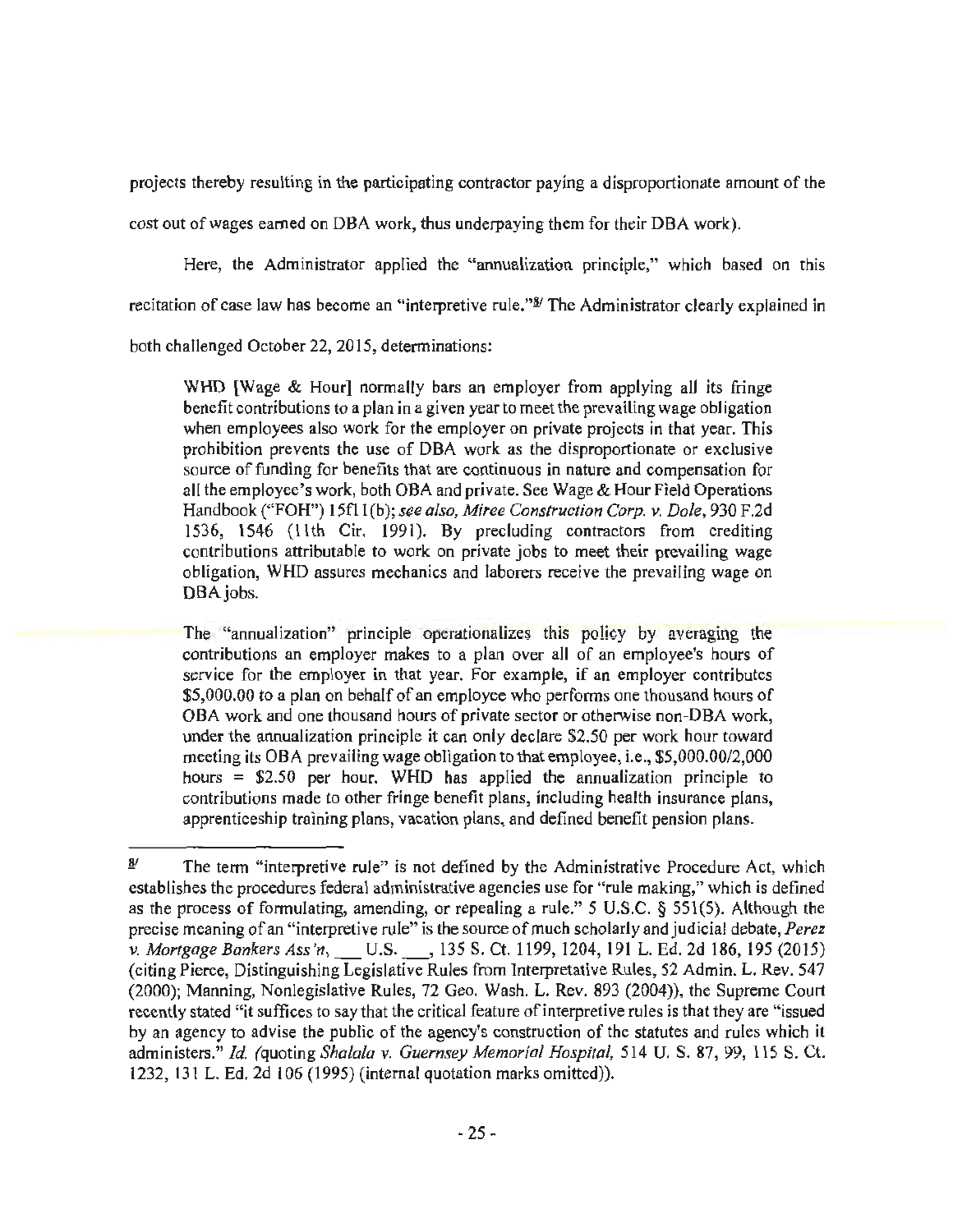WHO also requires contractors to annualize contributions to fund defined contribution pension benefits. But it makes an exception if the defined contribution benefit plan provides for immediate participation and essentially immediate vesting (100% vesting after an employee works 500 or fewer hours). *See* FOH 15f14(f)(l). WHD has granted similar annualization exceptions to three SUB plans. In each instance, WHO specified it was making the exception because the applicable plan "ensure[ d] that almost every employee will ... receive the full cash benefit of the contributions made on the employee's behalf."

A.R. TAB A at 2~3; A.R. TAB Eat 3 (parenthetical quotations omitted).

The Administrator acknowledged in both challenged October 22, 201 S, determinations that his predecessors have previously granted annualization exceptions because they concluded nearly all employees would receive the full cash benefit of the contributions submitted on behalf of the employees participating in both the PWCA SUB Plan and the NAPWC SUB Plan "without addressing whether the fringe benefit was continuous in nature and actually constitutes compensation for private work." A.R. TAB A at 4; A.R. TAB E at 5. Consequently, the Administrator conceded that his predecessors determinations "effectively focused on whether the benefit amounts contributed bore a reasonable relationship to the actual contributions required to provide the benefit," which is relevant in determining whether a fringe benefit is "bona fide," but separate and distinct from determining whether the benefit amounts should be annualized. *Id.* 

Instead, the Administrator concluded:

a (supplemental unemployment benefit] plan could only qualify for an annualization exception if (in addition to providing for immediate participation and essentially immediate vesting) the benefit provided is not continuous in nature and does not compensate employees for both private and public work. When a fringe benefit is continuously available and compensates employees in connection with private as well as public work, the employer is effectively providing the benefit for all services rendered during the year. To not annualize such a benefit permits an employer to unduly subsidize the benefit's cost through OBA fringe benefit contributions, whereas compelling annualization produces a fringe benefit figure that is consistent with the actual value of the contribution the employer is making for OBA work. Thus, as with other fringe benefits, applying the traditional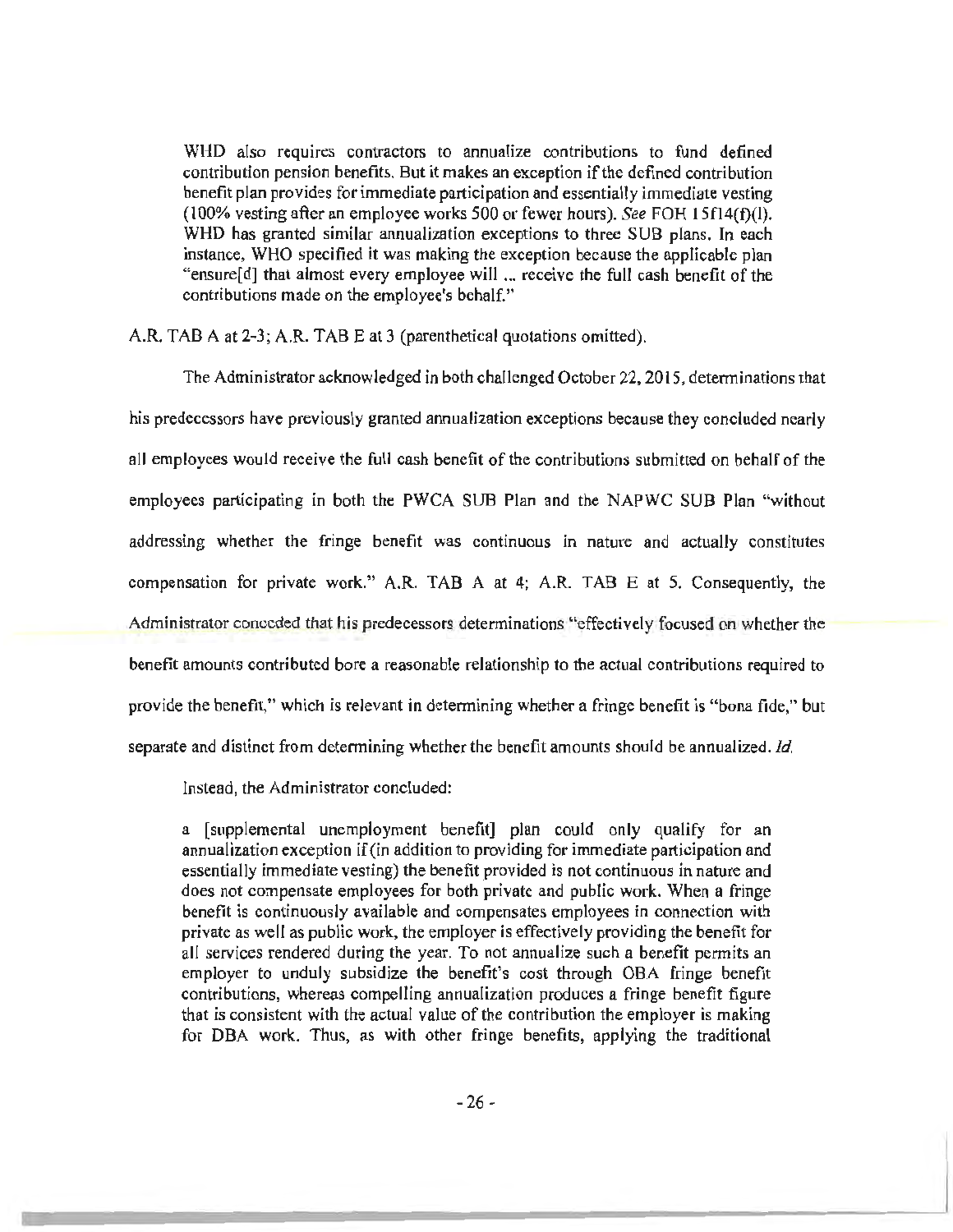requirement will serve to ensure that laborers and mechanics on whose behalf employers make contributions to a SUB plan receive the prevailing wage on OBA jobs.

*Id.* 

The Administrator described fringe benefit contributions that must be annualized as those that are "continuously available and compensates employees in connection with private as well as public work" in the challenged October 22, 2015, detenninations and the case law discussed hereinabove consistently described fringe benefit contributions that must be annualized as those that provide "year-round" benefits. However, the difference between the tenninology used by the Administrator in his October 22, 2015, determinations and that used in the applicable case law is purely semantic. The terms mean the same thing.

The basic prerequisite for application of the "annualization principle" is that the fringe benefit is continuously available on a year-round basis without regard to whether the employee participating in the fringe benefit plan is employed on a private or OBA-covered project at the time the benefit is received. There is no question that the supplemental unemployment benefits provided under both the PWCA SUB Plan and the NAPWC SUB Plan meet that standard and, therefore, the Administrator properly applied the "annualization principle" to both of those plans.

> C. The D.C. Circuit's Holding in *Tom Mistick* & *Sons* does not Support the Conclusion that Employer Contributions to the PWCA and NAPWC SUB Plans should be exempted from Application of the "Annualization Principle."

The PWCA and NAPWC maintain that their SUB Plans are fundamentally the same as a defined contribution pension plan, which are routinely exempted under the *Dyad* exception from application of the "annualization principle" to contributions by their participating employers. This is simply not true. The Wage Appeals Board held in *Tom Mistick* & *Sons, Inc.)* WAB Case Nos.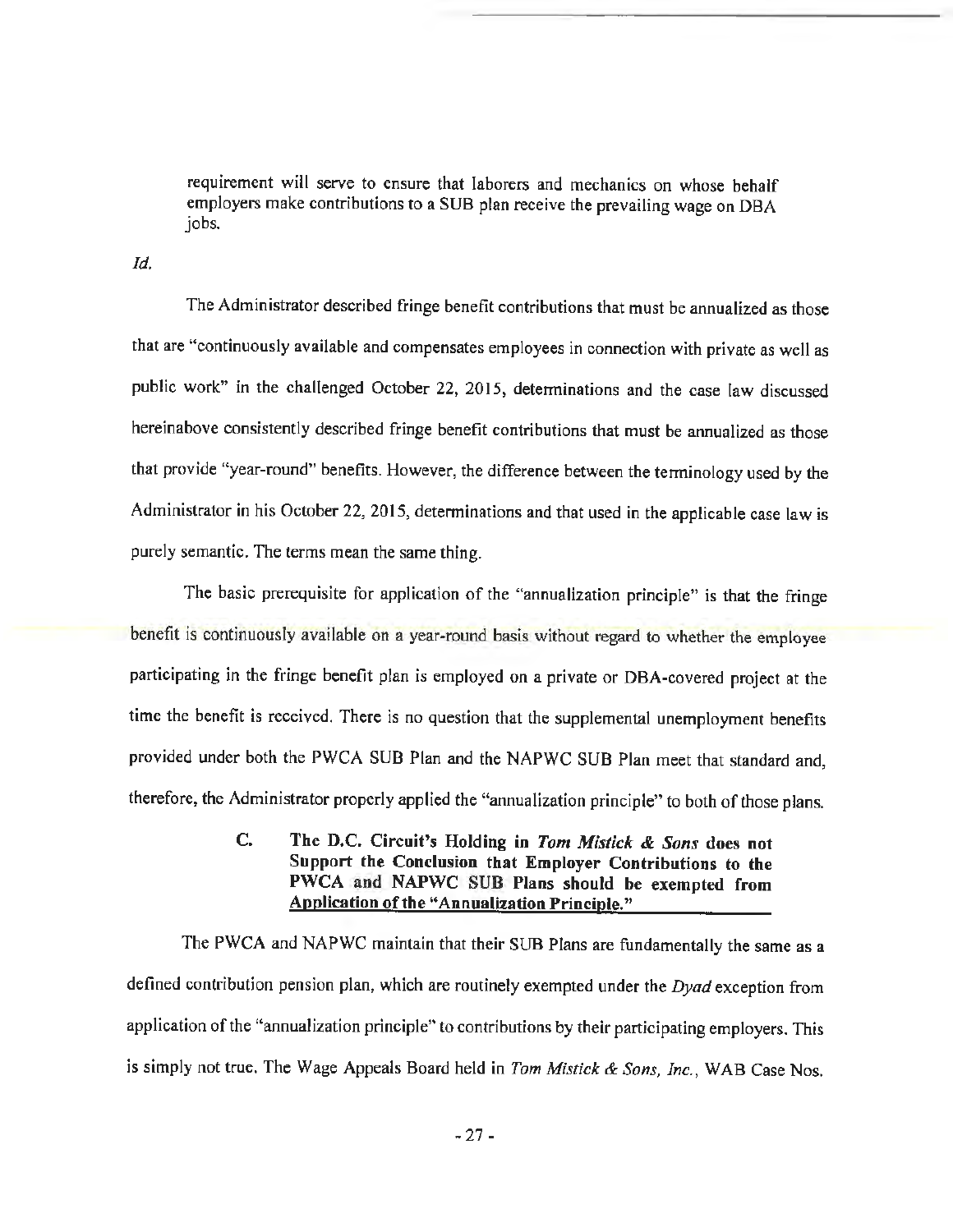88-25 & 88-26, 1991 DOL Wage App. Bd. Lexis 11 (WAB May 30, 1991) at \*21-22, that a defined contribution pension plan "by its very nature involves deferred compensation for retirement" that unlike most other fringe benefits such as supplemental unemployment benefits, is not continuously available on a year-round basis. Thus, although NABTU seriously questions the proposition that retirement benefits provided by defined contribution pension plans are not continuously available on a year-round basis once a participating employee retires, we suggest that the distinction drawn by the WAB in *Tom Mistick* & *Sons* is sufficient enough to distinguish SUB benefits from retirement benefits for the purpose of rejecting this argument presented by the PWCA and NAPWC SUB Plans.

Moreover, reliance by the PWCA and NAPWC SUB Plans on the D.C. Circuit's holding in *Tom Mistick* & *Sons, Inc. v. Reich,* 54 F.3d at 904-05, rejecting application of the "annualization principle" to a fringe benefit plan trust fund that permitted disbursements from the trust for any or all of the benefits listed in section 1 (b) of the DBA to participating employees, a medical plan, and a working conditions fringe benefit plan. The court refused to assume that the employer's contributions to the fringe benefit funds that were funded by contributions for hours worked on OBA-covered projects either reduced the employer's contributions to its separate fringe benefit plan for private work or lowered the level of fringe benefits provided to employees for private work. Id. at 905. Therefore, the court concluded that it could not "find on the record . . . that employees did not receive the prevailing wage for their DBA work because that work subsidized their private work." *Id.* 

Then, making a classic "strawman argument" the court explained:

Moreover, we find that by allowing employees to draw on their individual trust accounts during periods of private work, the FBP benefits the employees. An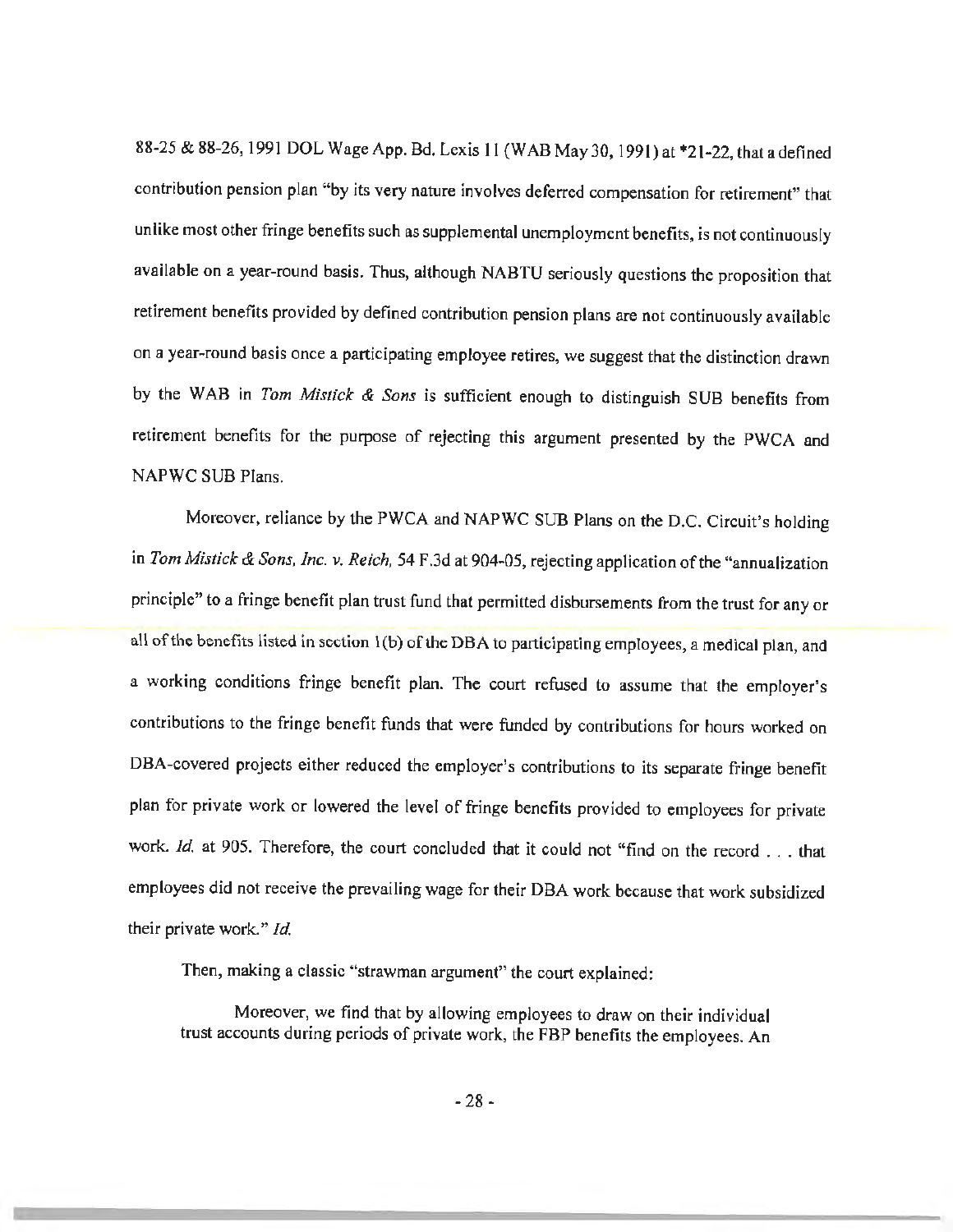employee may prefer to use funds in his trust account to cover vacation days, sick days or other expenses he incurs during private work periods. Equally important, an employee may use those funds for expenses not covered by Mistick' s non-Davis-Bacon plan, such as, according to Mistick's counsel at oral argument, insurance deductibles. If we uphold the invalidation of a plan because employer contributions to it could finance fringe benefits used during private work, employers would then have to limit employees' use of their Davis-Bacon trust accounts to only those fringe benefits used during Davis-Bacon work. Such a result would *disadvantage* employees. We decline, therefore, to uphold the Department's denial of Davis-Bacon credit for Mistick's contributions to the FBP merely because they could underwrite fringe benefits used by an employee during private work periods.

*Id.* (Emphasis in the original.) The court's rationale for rejecting application of the "annualization" principle" to employer contributions used to fund a myriad fringe benefits each of which was undoubtedly continuously available to participating employees on a year-round basis blatantly begged the question of whether these employees were being paid the full amount of the prevailing wage they were entitled to receive under the DBA. For both these reasons, *Tom Mistick* & *Sons* is distinguishable from the consolidated cases before the Board.

## CONCLUSION

For each of the foregoing reasons, NABTU recommends that the Board affinn the Administrator's October 22, 2015, determinations rescinding the exceptions from application of the "annualization principle" previously granted to the PWCA and NAPWC SUB Plans and deny their petitions for review.

Respectfully submitted,

Terry R. Yellig

Dated: April 11, 2016

Esmeralda Aguilar SHERMAN, DUNN, COHEN, LEIFER & YELLIG, P.C. 900 Seventh Street, N.W., Suite 1000 Washington, D.C. 20001

-29 -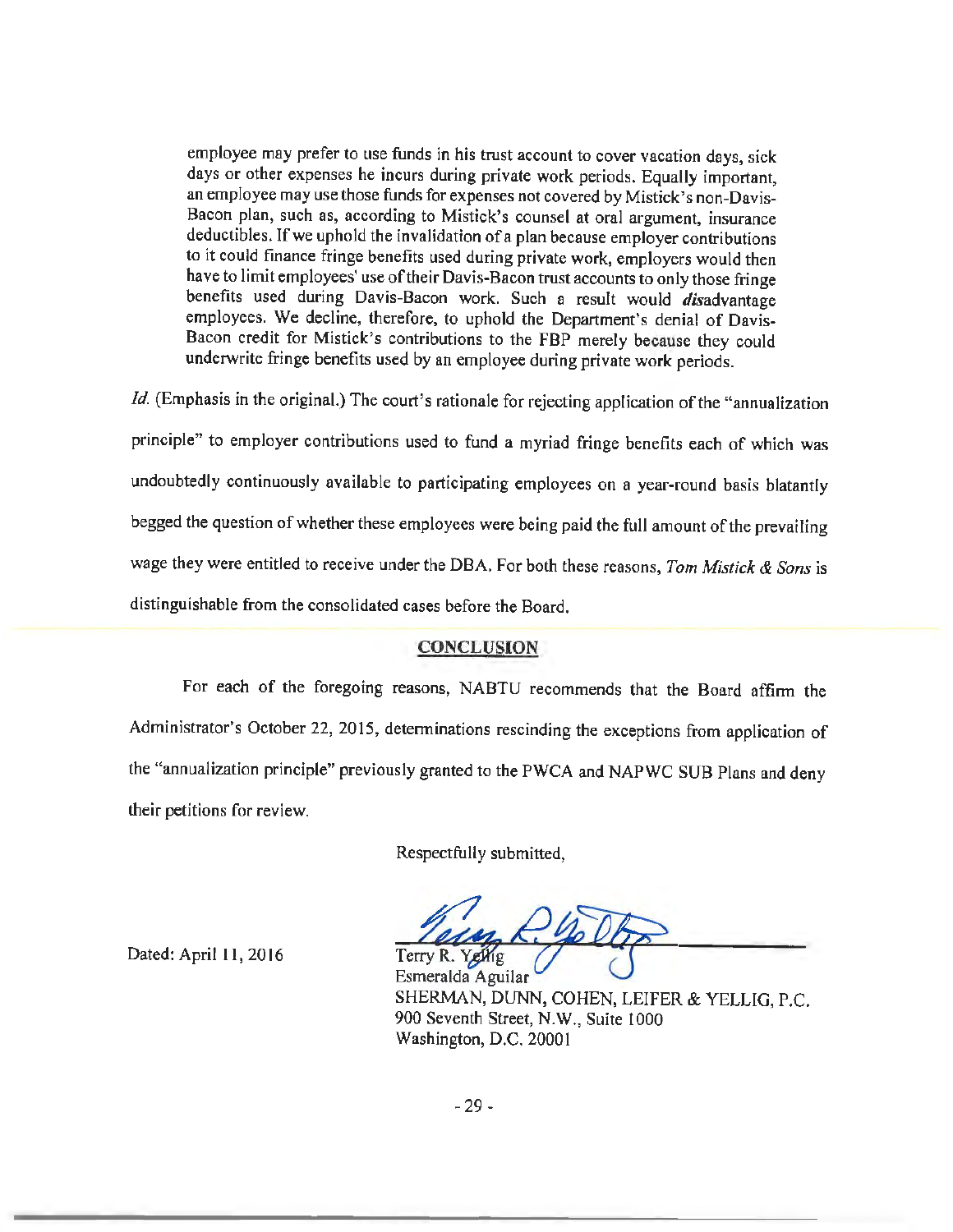yellig@shermandunn.com aguilar@shennandun.com Telephone: (202) 785-9300 Fax: (202) 775-1950

*Attorneys for Amicus Curiae North America's Building Trades Unions*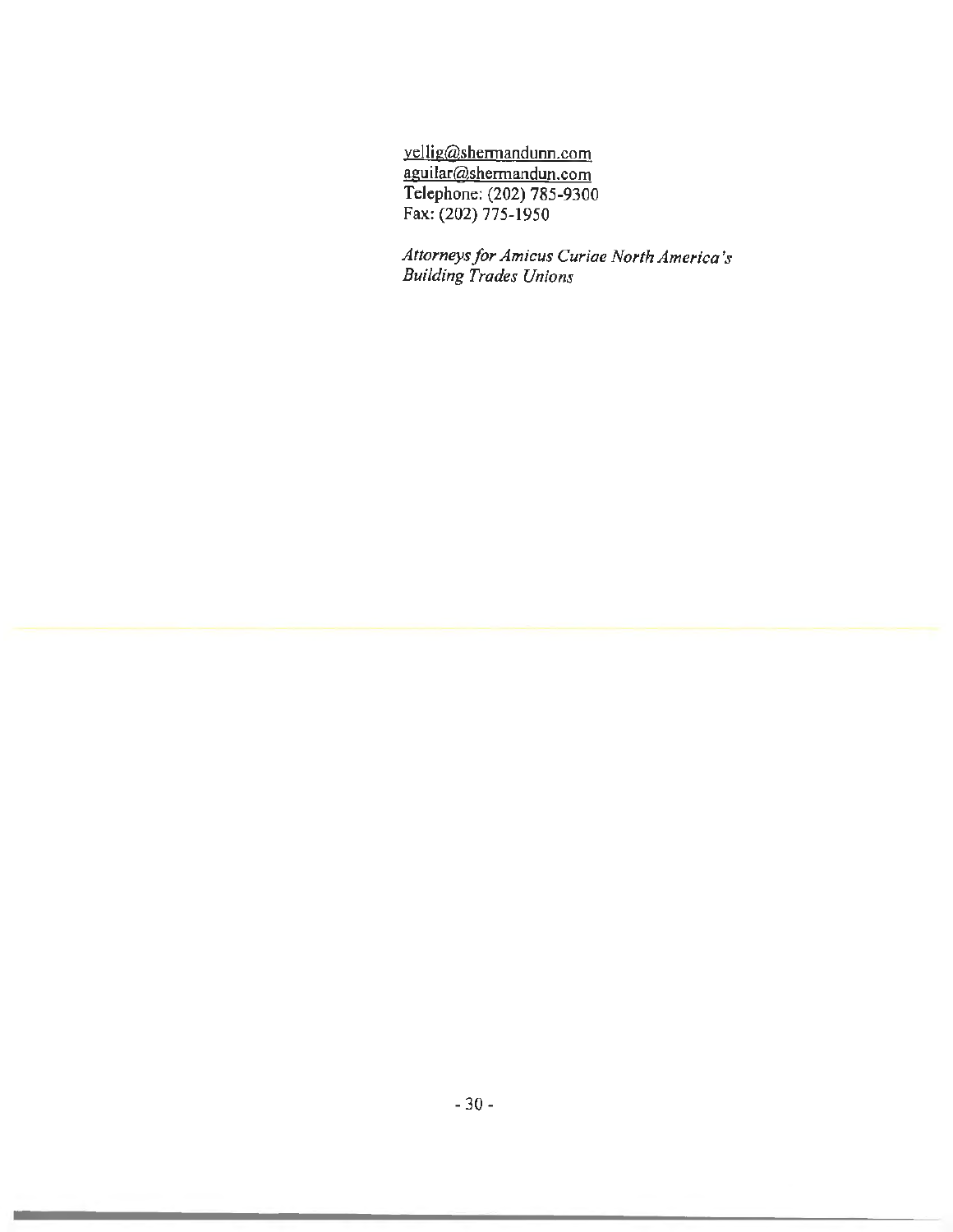## CERTIFICATE OF SERVICE

I hereby certify that on this 11th day of April, 2016, I caused a copy of the foregoing *Amicus* Curiae Brief of the North America's Building Trades Unions in Response to the Opening Briefs filed on behalf of the PWCA and the National Association of Prevailing Wage Contractors, and in Support of the Briefs filed by the Wage & Hour Administrator and the Indiana-Illinois-Iowa Foundation for Fair Contracting to be served by electronic mail, on the following:

Executive Director Administrative Review Board Room S-5220 U.S. Department of Labor 200 Constitution Avenue, N.W. Washington, DC 20210

Maurice Baskin Littler Mendelson, PC 815 Connecticut Ave., N.W. Washington, D.C. 20006 202-772-2526 mbaskin(a)littler.com

Attorneys for Petitioner PWCA

Richard Freeman Sheppard, Mullin, Richter & Hampton 12275 El Camino Real San Diego, CA 92130 858. 720 8909 direct  $r$ freeman  $a$  sheppardmul In.com

Attorneys for Petitioner National Association of Prevailing Wage Contractors

Quinn Philbin U.S. Department of Labor Office of the Solicitor 200 Constitution Ave., N. W. Suite N-2716 Washington, D.C. 20210 Philbin.Quinn.M@dol.gov

Attorney for the Wage and Hour Administrator